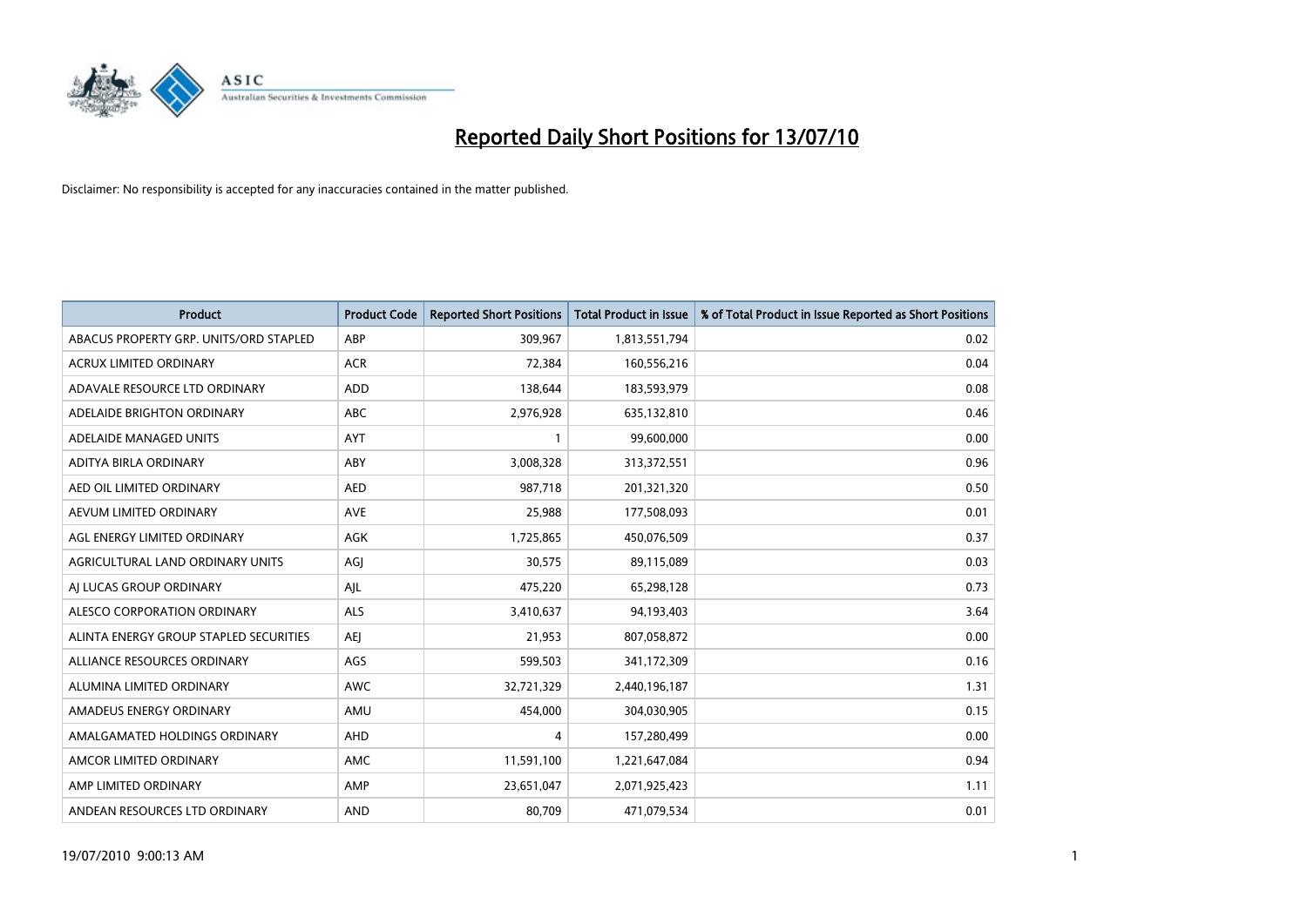

| <b>Product</b>                          | <b>Product Code</b> | <b>Reported Short Positions</b> | <b>Total Product in Issue</b> | % of Total Product in Issue Reported as Short Positions |
|-----------------------------------------|---------------------|---------------------------------|-------------------------------|---------------------------------------------------------|
| ANGLOGOLD ASHANTI CDI 5:1               | AGG                 | 503                             | 89,207,765                    | 0.00                                                    |
| ANSELL LIMITED ORDINARY                 | <b>ANN</b>          | 2,407,188                       | 131,577,652                   | 1.83                                                    |
| ANTARES ENERGY LTD ORDINARY             | <b>AZZ</b>          | 82,575                          | 299,333,110                   | 0.03                                                    |
| ANZ BANKING GRP LTD ORDINARY            | ANZ                 | 6,722,869                       | 2,559,153,286                 | 0.22                                                    |
| APA GROUP STAPLED SECURITIES            | <b>APA</b>          | 6,656,477                       | 542,318,629                   | 1.22                                                    |
| APEX MINERALS NL ORDINARY               | <b>AXM</b>          | 885,146                         | 3,317,819,909                 | 0.03                                                    |
| APN EUROPEAN RETAIL UNITS STAPLED SEC.  | <b>AEZ</b>          | 11,832                          | 544,910,660                   | 0.00                                                    |
| APN NEWS & MEDIA ORDINARY               | <b>APN</b>          | 12,936,387                      | 598,823,853                   | 2.15                                                    |
| APOLLO GAS LIMITED ORDINARY             | <b>AZO</b>          | 71,180                          | 83,488,660                    | 0.09                                                    |
| AQUARIUS PLATINUM. ORDINARY             | <b>AOP</b>          | 2,890,169                       | 463,070,936                   | 0.63                                                    |
| AQUILA RESOURCES ORDINARY               | <b>AQA</b>          | 1,737,173                       | 322,273,136                   | 0.53                                                    |
| ARAFURA RESOURCE LTD ORDINARY           | <b>ARU</b>          | 11,939                          | 290,640,342                   | 0.00                                                    |
| ARDENT LEISURE GROUP STAPLED SECURITIES | AAD                 | 400,687                         | 309,109,468                   | 0.14                                                    |
| ARISTOCRAT LEISURE ORDINARY             | ALL                 | 18,293,098                      | 533,379,348                   | 3.42                                                    |
| <b>ARROW ENERGY ORDINARY</b>            | <b>AOE</b>          | 5,130,530                       | 734,120,686                   | 0.69                                                    |
| ASCIANO GROUP STAPLED SECURITIES        | <b>AIO</b>          | 30,476,632                      | 2,926,103,883                 | 1.00                                                    |
| ASG GROUP LIMITED ORDINARY              | <b>ASZ</b>          | 37,398                          | 151,836,046                   | 0.02                                                    |
| ASPEN GROUP ORD/UNITS STAPLED           | <b>APZ</b>          | 441,328                         | 579,980,076                   | 0.07                                                    |
| ASTRO JAP PROP GROUP STAPLED SECURITIES | AJA                 | 1,947,267                       | 508,212,161                   | 0.38                                                    |
| ASX LIMITED ORDINARY                    | ASX                 | 2,573,983                       | 173,576,316                   | 1.45                                                    |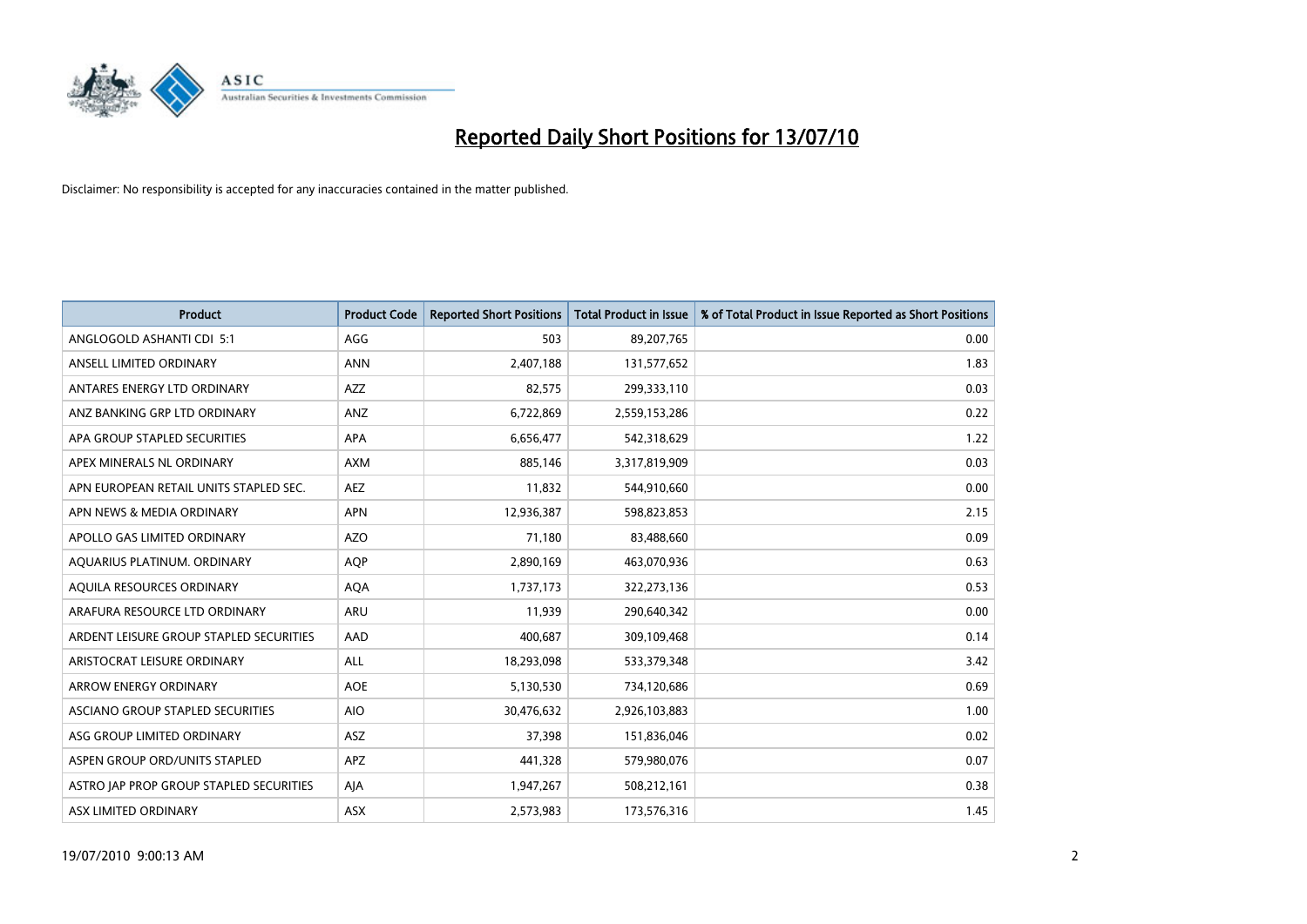

| <b>Product</b>                       | <b>Product Code</b> | <b>Reported Short Positions</b> | <b>Total Product in Issue</b> | % of Total Product in Issue Reported as Short Positions |
|--------------------------------------|---------------------|---------------------------------|-------------------------------|---------------------------------------------------------|
| ATLAS IRON LIMITED ORDINARY          | <b>AGO</b>          | 14,207,394                      | 473,773,816                   | 2.99                                                    |
| AUCKLAND INTERNATION ORDINARY        | AIA                 | 54                              | 1,310,392,831                 | 0.00                                                    |
| <b>AURORA OIL &amp; GAS ORDINARY</b> | <b>AUT</b>          | 325,000                         | 253,583,676                   | 0.13                                                    |
| AUROX RESOURCES ORDINARY             | <b>AXO</b>          | $\overline{2}$                  | 196,044,413                   | 0.00                                                    |
| <b>AUSDRILL LIMITED ORDINARY</b>     | ASL                 | 129,197                         | 254,290,140                   | 0.04                                                    |
| AUSENCO LIMITED ORDINARY             | AAX                 | 3,261,946                       | 122,427,576                   | 2.66                                                    |
| <b>AUSTAL LIMITED ORDINARY</b>       | ASB                 | 125,622                         | 188,069,638                   | 0.05                                                    |
| AUSTAR UNITED ORDINARY               | <b>AUN</b>          | 12,299,520                      | 1,260,030,198                 | 0.98                                                    |
| <b>AUSTBROKERS HOLDINGS ORDINARY</b> | <b>AUB</b>          | $\overline{2}$                  | 52,653,687                    | 0.00                                                    |
| AUSTEREO GROUP LTD. ORDINARY         | AEO                 | 1,161                           | 344,798,708                   | 0.00                                                    |
| AUSTIN ENGINEERING ORDINARY          | ANG                 | 11,148                          | 69,414,403                    | 0.02                                                    |
| AUSTRALAND PROPERTY STAPLED SECURITY | <b>ALZ</b>          | 198,101                         | 576,837,197                   | 0.03                                                    |
| AUSTRALIAN AGRICULT. ORDINARY        | AAC                 | 4,925,574                       | 264,264,459                   | 1.84                                                    |
| AUSTRALIAN EDUCATION UNITS           | <b>AEU</b>          | 625,000                         | 134,973,383                   | 0.46                                                    |
| AUSTRALIAN INFRASTR, UNITS/ORDINARY  | <b>AIX</b>          | 423,293                         | 620,733,944                   | 0.06                                                    |
| AUSTRALIAN MINES LTD ORDINARY        | <b>AUZ</b>          | 1,400,000                       | 6,981,662,168                 | 0.02                                                    |
| AUSTRALIAN PHARM. ORDINARY           | API                 | 418,050                         | 488,115,883                   | 0.08                                                    |
| AVEXA LIMITED ORDINARY               | <b>AVX</b>          | 243,657                         | 847,688,779                   | 0.03                                                    |
| AVOCA RESOURCES ORDINARY             | <b>AVO</b>          | 10,765,633                      | 290,492,011                   | 3.70                                                    |
| AWB LIMITED ORDINARY                 | AWB                 | 9,508,523                       | 817,304,356                   | 1.17                                                    |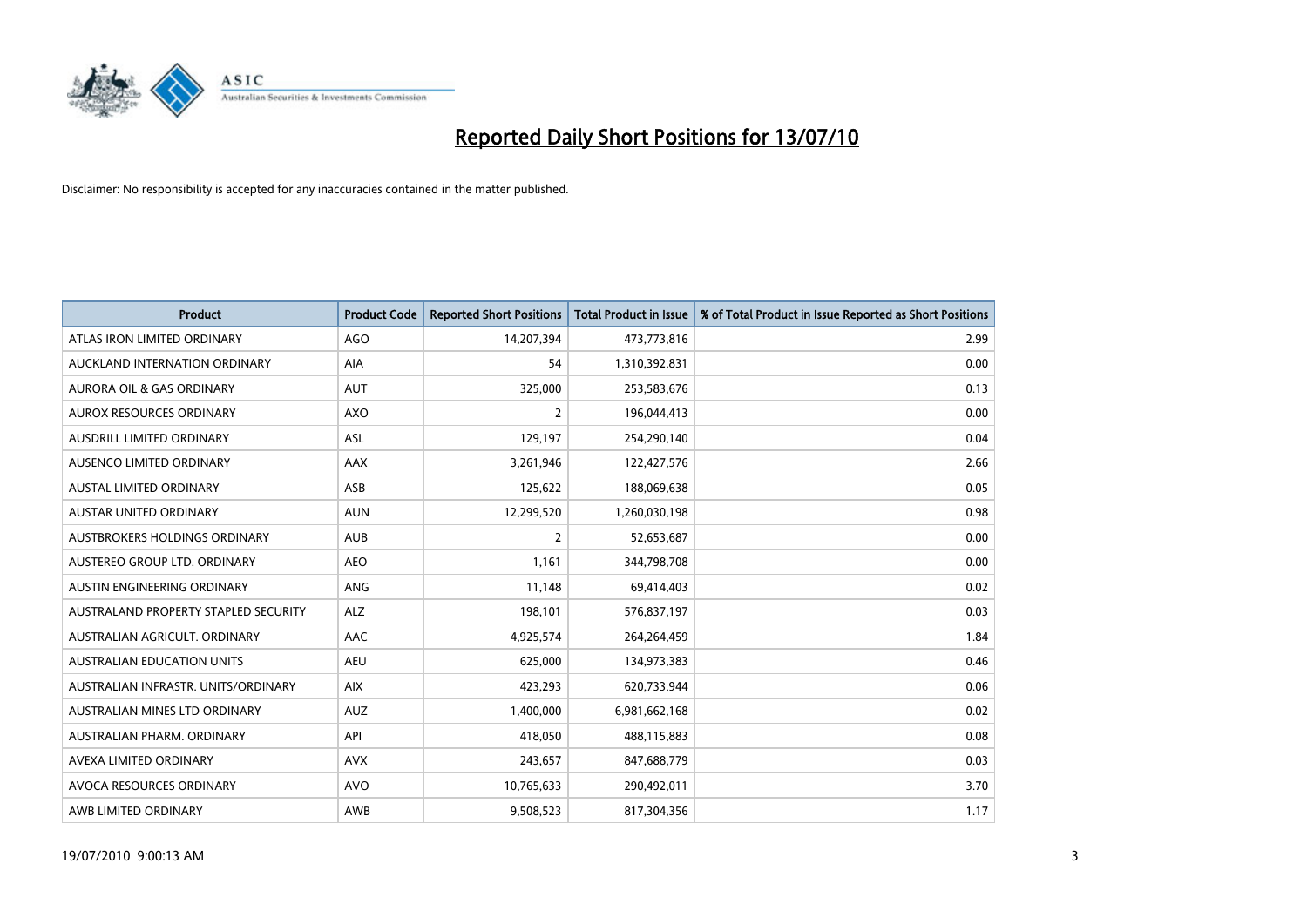

| <b>Product</b>                       | <b>Product Code</b> | <b>Reported Short Positions</b> | Total Product in Issue | % of Total Product in Issue Reported as Short Positions |
|--------------------------------------|---------------------|---------------------------------|------------------------|---------------------------------------------------------|
| AWE LIMITED ORDINARY                 | <b>AWE</b>          | 350,640                         | 521,871,941            | 0.06                                                    |
| AXA ASIA PACIFIC ORDINARY            | <b>AXA</b>          | 459,020                         | 2,067,095,545          | 0.02                                                    |
| BANK OF QUEENSLAND. ORDINARY         | <b>BOO</b>          | 451,320                         | 215,681,127            | 0.21                                                    |
| <b>BANNERMAN RESOURCES ORDINARY</b>  | <b>BMN</b>          | 308,074                         | 201,710,934            | 0.15                                                    |
| <b>BASS STRAIT OIL CO ORDINARY</b>   | <b>BAS</b>          | 1,482                           | 291,030,250            | 0.00                                                    |
| <b>BATAVIA MINING ORDINARY</b>       | <b>BTV</b>          | 2,500                           | 153,032,145            | 0.00                                                    |
| <b>BAUXITE RESOURCE LTD ORDINARY</b> | <b>BAU</b>          | 44,797                          | 234,379,896            | 0.02                                                    |
| BC IRON LIMITED ORDINARY             | <b>BCI</b>          | 141,000                         | 83,911,000             | 0.17                                                    |
| BEACH ENERGY LIMITED ORDINARY        | <b>BPT</b>          | 2,986,382                       | 1,092,366,847          | 0.29                                                    |
| BENDIGO AND ADELAIDE ORDINARY        | <b>BEN</b>          | 3,079,701                       | 354,475,517            | 0.87                                                    |
| BENDIGO MINING LTD ORDINARY          | <b>BDG</b>          | 111,751                         | 509,712,735            | 0.02                                                    |
| BERKELEY RESOURCES ORDINARY          | <b>BKY</b>          | 5,071                           | 136,090,319            | 0.00                                                    |
| <b>BHP BILLITON LIMITED ORDINARY</b> | <b>BHP</b>          | 37,402,223                      | 3,356,081,497          | 1.08                                                    |
| <b>BILLABONG ORDINARY</b>            | <b>BBG</b>          | 6,088,047                       | 253,122,552            | 2.42                                                    |
| <b>BIOTA HOLDINGS ORDINARY</b>       | <b>BTA</b>          | 1,431,523                       | 179,244,153            | 0.81                                                    |
| <b>BISALLOY STEEL ORDINARY</b>       | <b>BIS</b>          | 84,480                          | 216,455,965            | 0.04                                                    |
| BKI INVESTMENT LTD ORDINARY          | BKI                 | 508                             | 418,566,158            | 0.00                                                    |
| <b>BLACKTHORN RESOURCES ORDINARY</b> | <b>BTR</b>          | 35,848                          | 106,885,300            | 0.03                                                    |
| <b>BLUESCOPE STEEL LTD ORDINARY</b>  | <b>BSL</b>          | 12,394,788                      | 1,823,322,017          | 0.64                                                    |
| <b>BOART LONGYEAR ORDINARY</b>       | <b>BLY</b>          | 3,056,401                       | 461, 163, 412          | 0.65                                                    |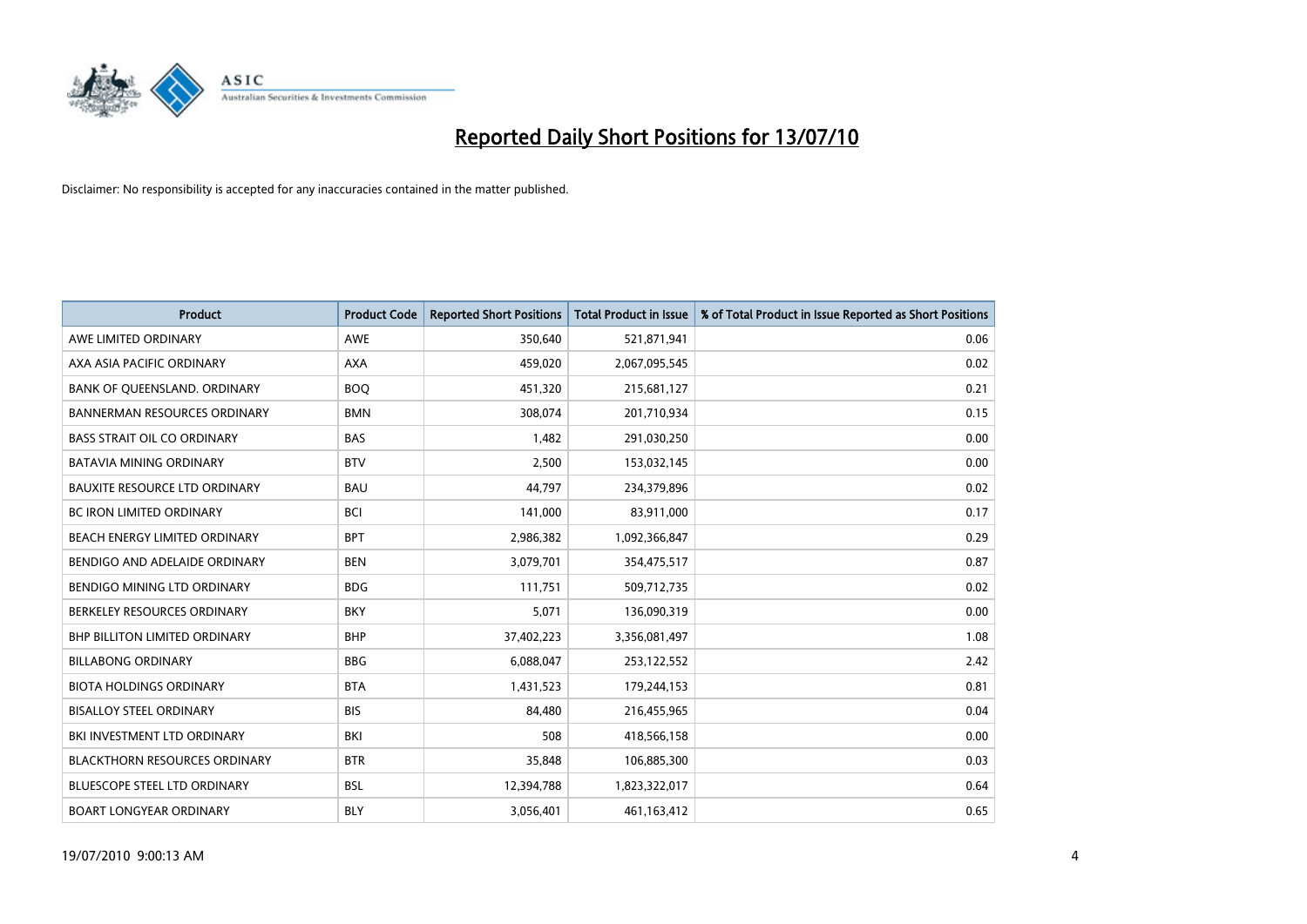

| <b>Product</b>                           | <b>Product Code</b> | <b>Reported Short Positions</b> | <b>Total Product in Issue</b> | % of Total Product in Issue Reported as Short Positions |
|------------------------------------------|---------------------|---------------------------------|-------------------------------|---------------------------------------------------------|
| <b>BOOM LOGISTICS ORDINARY</b>           | <b>BOL</b>          | 337,999                         | 460,795,156                   | 0.07                                                    |
| <b>BORAL LIMITED, ORDINARY</b>           | <b>BLD</b>          | 22,556,876                      | 598,952,998                   | 3.78                                                    |
| BOTSWANA METALS LTD ORDINARY             | <b>BML</b>          | 7,000                           | 106,087,760                   | 0.01                                                    |
| <b>BOW ENERGY LIMITED ORDINARY</b>       | <b>BOW</b>          | 3,420,558                       | 280,607,187                   | 1.21                                                    |
| <b>BRADKEN LIMITED ORDINARY</b>          | <b>BKN</b>          | 770.070                         | 138,747,494                   | 0.56                                                    |
| <b>BRAMBLES LIMITED ORDINARY</b>         | <b>BXB</b>          | 5,302,990                       | 1,422,229,707                 | 0.37                                                    |
| <b>BRAVURA SOLUTIONS ORDINARY</b>        | <b>BVA</b>          | 1,252,779                       | 648,127,461                   | 0.19                                                    |
| <b>BREVILLE GROUP LTD ORDINARY</b>       | <b>BRG</b>          | 2,740                           | 129,515,322                   | 0.00                                                    |
| <b>BRICKWORKS LIMITED ORDINARY</b>       | <b>BKW</b>          | 27,406                          | 147,235,904                   | 0.02                                                    |
| <b>BROCKMAN RESOURCES ORDINARY</b>       | <b>BRM</b>          | 240,711                         | 141,488,151                   | 0.17                                                    |
| BT INVESTMENT MNGMNT ORDINARY            | <b>BTT</b>          | 560,072                         | 160,000,000                   | 0.35                                                    |
| <b>BUNNINGS WAREHOUSE ORDINARY UNITS</b> | <b>BWP</b>          | 294,909                         | 420,711,773                   | 0.07                                                    |
| <b>BURU ENERGY ORDINARY</b>              | <b>BRU</b>          | 171,612                         | 182,769,813                   | 0.09                                                    |
| CABCHARGE AUSTRALIA ORDINARY             | CAB                 | 1,441,744                       | 120,437,014                   | 1.20                                                    |
| CALTEX AUSTRALIA ORDINARY                | <b>CTX</b>          | 6,867,272                       | 270,000,000                   | 2.53                                                    |
| <b>CAMPBELL BROTHERS ORDINARY</b>        | CPB                 | 360,028                         | 63,517,495                    | 0.58                                                    |
| CAPE LAMBERT RES LTD ORDINARY            | <b>CFE</b>          | 306,392                         | 593,166,467                   | 0.05                                                    |
| <b>CARBON ENERGY ORDINARY</b>            | <b>CNX</b>          | 701,880                         | 609,497,650                   | 0.11                                                    |
| CARDNO LIMITED ORDINARY                  | CDD                 | 95,821                          | 90,510,461                    | 0.10                                                    |
| CARDNO LIMITED RIGHTS 26-JUL-10 DEF      | <b>CDDR</b>         | 7,119                           | 15,085,077                    | 0.05                                                    |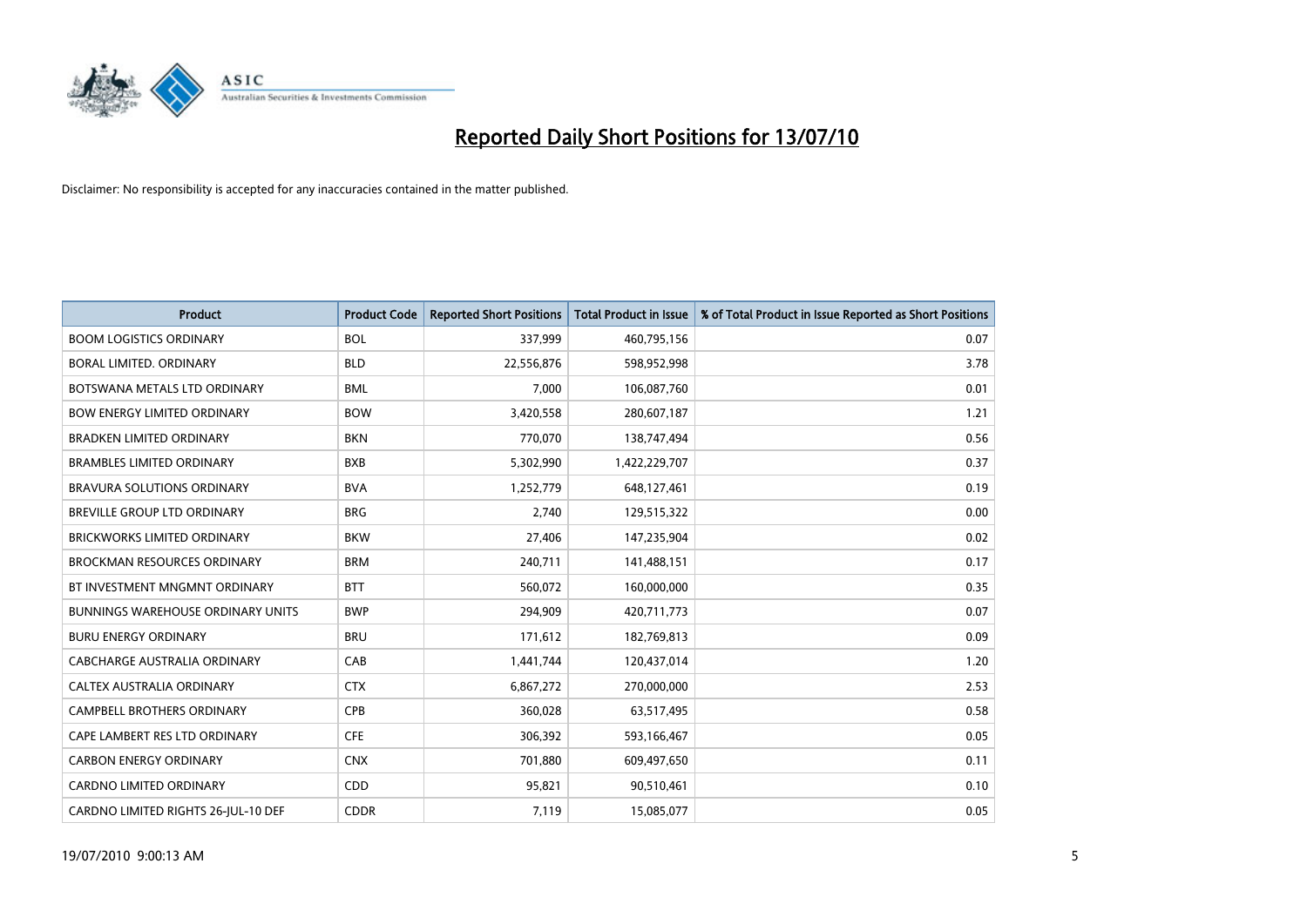

| <b>Product</b>                                | <b>Product Code</b> | <b>Reported Short Positions</b> | <b>Total Product in Issue</b> | % of Total Product in Issue Reported as Short Positions |
|-----------------------------------------------|---------------------|---------------------------------|-------------------------------|---------------------------------------------------------|
| CARNARVON PETROLEUM ORDINARY                  | <b>CVN</b>          | 1,208,845                       | 686,759,634                   | 0.19                                                    |
| CARNEGIE WAVE ENERGY ORDINARY                 | <b>CWE</b>          | 83,000                          | 565,237,627                   | 0.01                                                    |
| CARPATHIAN RESOURCES ORDINARY                 | <b>CPN</b>          | 75,000                          | 265,533,501                   | 0.03                                                    |
| CARPENTARIA EXP. LTD ORDINARY                 | CAP                 | 9,777                           | 73,141,301                    | 0.01                                                    |
| CARSALES.COM LTD ORDINARY                     | <b>CRZ</b>          | 966,068                         | 232,490,800                   | 0.41                                                    |
| CASH CONVERTERS ORD/DIV ACCESS                | CCV                 | 30,519                          | 379,761,025                   | 0.00                                                    |
| <b>CASPIAN OIL &amp; GAS ORDINARY</b>         | <b>CIG</b>          | 50.000                          | 1,331,500,513                 | 0.00                                                    |
| CATALPA RESOURCES ORDINARY                    | <b>CAH</b>          | 6,970                           | 161,375,674                   | 0.00                                                    |
| CEC GROUP LIMITED ORDINARY                    | <b>CEG</b>          | 1,750                           | 79,662,662                    | 0.00                                                    |
| <b>CELLNET GROUP ORDINARY</b>                 | <b>CLT</b>          | 1,342                           | 73,689,793                    | 0.00                                                    |
| CENTENNIAL COAL ORDINARY                      | <b>CEY</b>          | 11,870,841                      | 395,028,737                   | 3.01                                                    |
| CENTRAL PETROLEUM ORDINARY                    | <b>CTP</b>          | 11,455                          | 907,289,333                   | 0.00                                                    |
| <b>CENTRO PROPERTIES UNITS/ORD STAPLED</b>    | <b>CNP</b>          | 323,831                         | 972,414,514                   | 0.03                                                    |
| <b>CENTRO RETAIL GROUP STAPLED SECURITIES</b> | <b>CER</b>          | 628,767                         | 2,286,399,424                 | 0.02                                                    |
| <b>CERAMIC FUEL CELLS ORDINARY</b>            | <b>CFU</b>          | 221,955                         | 1,029,873,280                 | 0.03                                                    |
| CFS RETAIL PROPERTY UNITS                     | <b>CFX</b>          | 62,349,541                      | 2,510,727,671                 | 2.49                                                    |
| <b>CHALLENGER DIV.PRO. STAPLED UNITS</b>      | <b>CDI</b>          | 211,515                         | 913,426,007                   | 0.02                                                    |
| CHALLENGER F.S.G.LTD ORDINARY                 | <b>CGF</b>          | 12,997,540                      | 499,623,232                   | 2.60                                                    |
| CHALLENGER INFRAST. STAPLED UNITS             | <b>CIF</b>          | 38.822                          | 318,569,798                   | 0.01                                                    |
| CHANDLER MACLEOD LTD ORDINARY                 | <b>CMG</b>          | 11.970                          | 421,812,960                   | 0.00                                                    |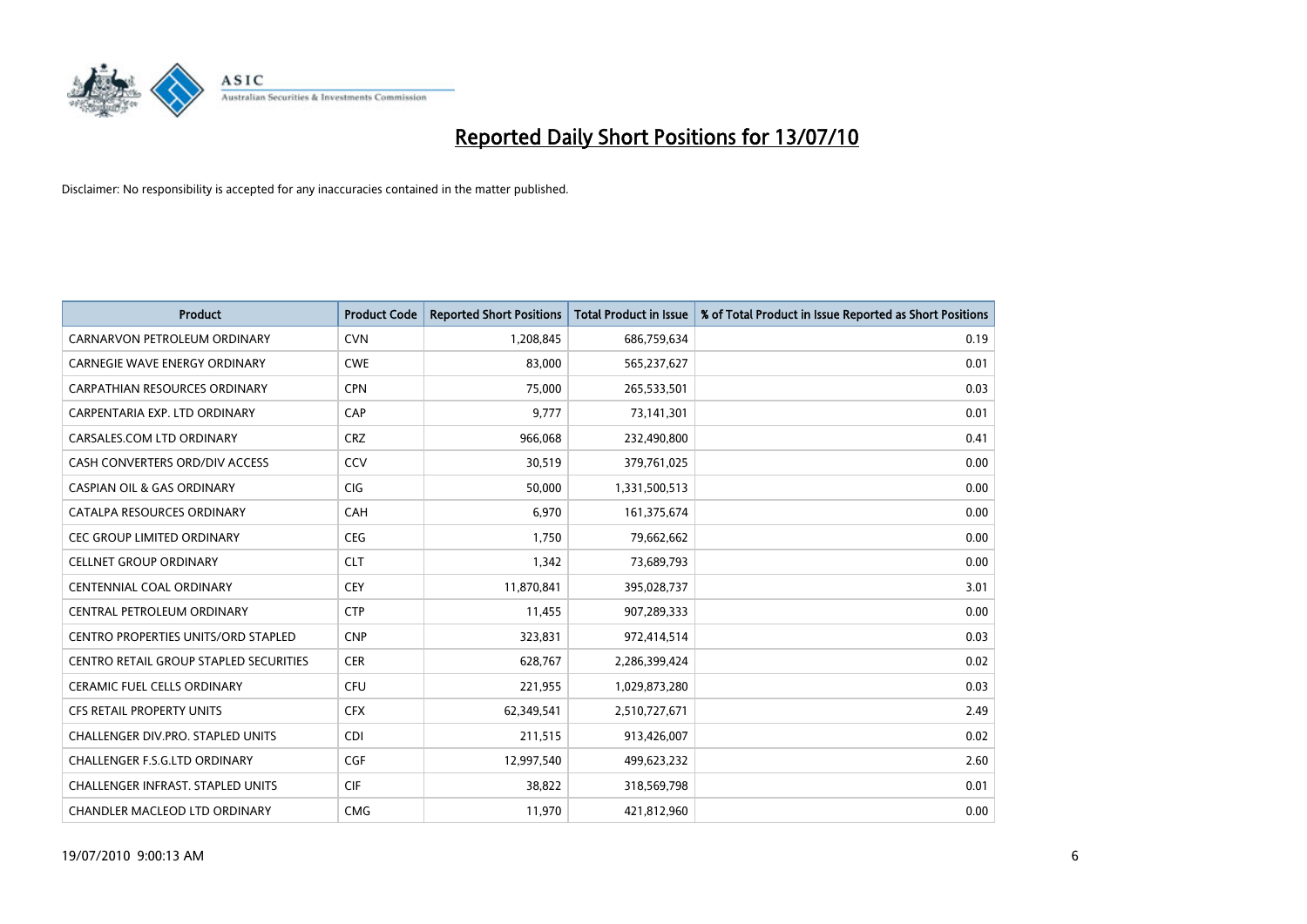

| <b>Product</b>                          | <b>Product Code</b> | <b>Reported Short Positions</b> | <b>Total Product in Issue</b> | % of Total Product in Issue Reported as Short Positions |
|-----------------------------------------|---------------------|---------------------------------|-------------------------------|---------------------------------------------------------|
| CHARTER HALL GROUP STAPLED US PROHIBIT. | <b>CHC</b>          | 820,450                         | 1,212,723,832                 | 0.05                                                    |
| <b>CHARTER HALL OFFICE UNIT</b>         | C <sub>O</sub> O    | 2,636,321                       | 4,872,354,215                 | 0.05                                                    |
| <b>CHARTER HALL RETAIL UNITS</b>        | <b>COR</b>          | 2,915,227                       | 1,505,216,260                 | 0.19                                                    |
| CHEMGENEX PHARMACEUT ORDINARY           | <b>CXS</b>          | 2,225                           | 283,348,870                   | 0.00                                                    |
| CITADEL RESOURCE GRP ORDINARY           | CGG                 | 8,474,842                       | 2,328,228,842                 | 0.37                                                    |
| CITIGOLD CORP LTD ORDINARY              | <b>CTO</b>          | 2,098,686                       | 908,565,634                   | 0.23                                                    |
| CLINUVEL PHARMACEUT. ORDINARY           | <b>CUV</b>          | 41,277                          | 303,188,665                   | 0.01                                                    |
| <b>CLOUGH LIMITED ORDINARY</b>          | <b>CLO</b>          | 1,021,814                       | 768,776,269                   | 0.13                                                    |
| <b>COAL &amp; ALLIED ORDINARY</b>       | <b>CNA</b>          | 1,241                           | 86,584,735                    | 0.00                                                    |
| COAL OF AFRICA LTD ORDINARY             | <b>CZA</b>          | 1,172,438                       | 530,514,663                   | 0.22                                                    |
| COCA-COLA AMATIL ORDINARY               | <b>CCL</b>          | 3,777,462                       | 754,439,669                   | 0.48                                                    |
| <b>COCHLEAR LIMITED ORDINARY</b>        | <b>COH</b>          | 1,282,865                       | 56,543,401                    | 2.27                                                    |
| COEUR D'ALENE MINES. CDI 1:1            | <b>CXC</b>          | 3,210                           | 4,434,254                     | 0.07                                                    |
| <b>COFFEY INTERNATIONAL ORDINARY</b>    | <b>COF</b>          | 81,089                          | 129,035,760                   | 0.06                                                    |
| COMMONWEALTH BANK, ORDINARY             | <b>CBA</b>          | 11,957,899                      | 1,548,737,374                 | 0.72                                                    |
| <b>COMMONWEALTH PROP ORDINARY UNITS</b> | <b>CPA</b>          | 23,682,362                      | 2,012,803,230                 | 1.18                                                    |
| <b>COMPASS RESOURCES ORDINARY</b>       | <b>CMR</b>          | 101,480                         | 147,402,920                   | 0.07                                                    |
| COMPUTERSHARE LTD ORDINARY              | CPU                 | 4,075,552                       | 555,664,059                   | 0.72                                                    |
| <b>CONNECTEAST GROUP STAPLED</b>        | <b>CEU</b>          | 29,311,441                      | 3,940,145,951                 | 0.75                                                    |
| CONQUEST MINING ORDINARY                | COT                 | 85,318                          | 353,151,103                   | 0.02                                                    |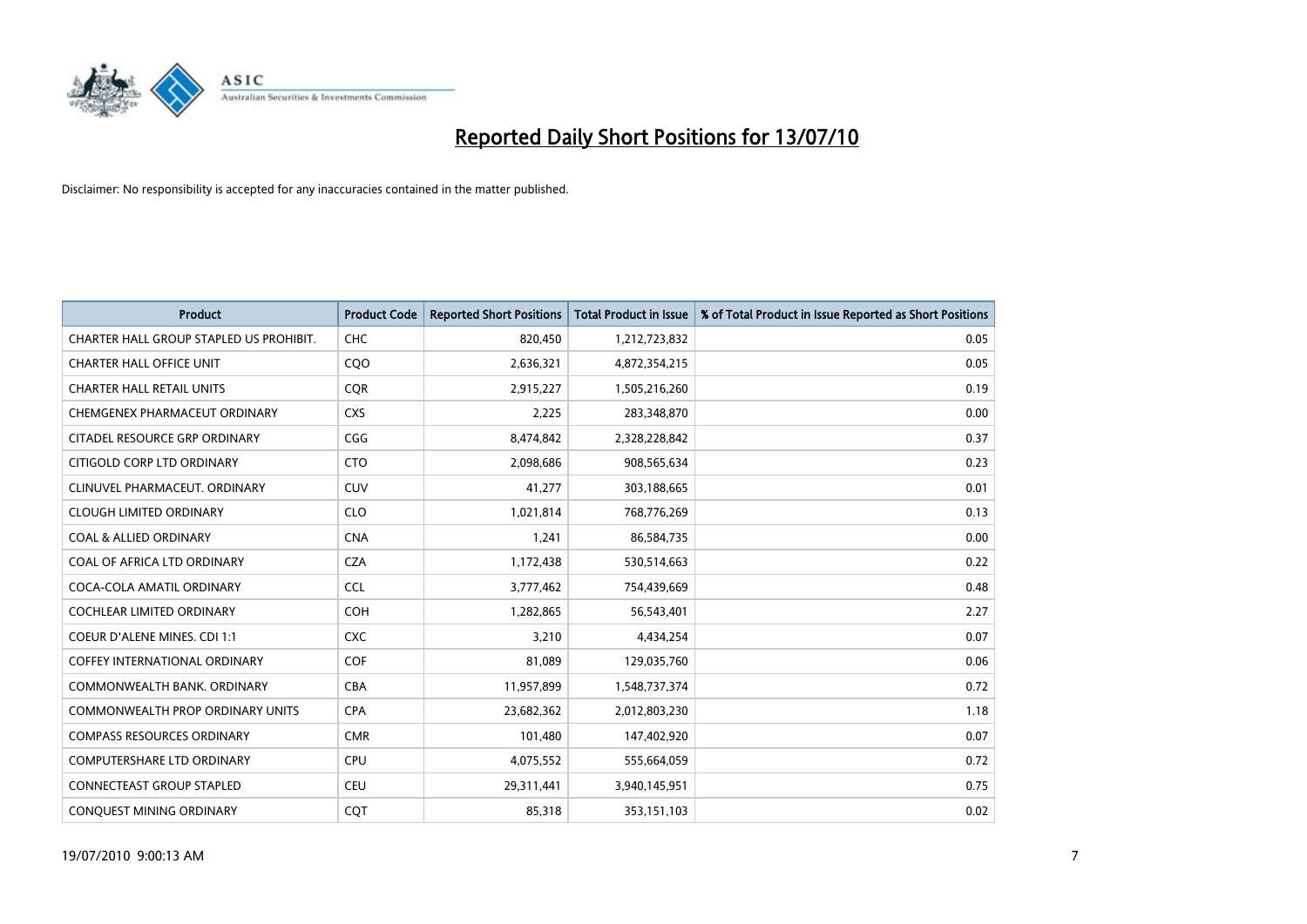

| <b>Product</b>                           | <b>Product Code</b> | <b>Reported Short Positions</b> | Total Product in Issue | % of Total Product in Issue Reported as Short Positions |
|------------------------------------------|---------------------|---------------------------------|------------------------|---------------------------------------------------------|
| CONSOLIDATED MEDIA, ORDINARY             | CMJ                 | 4,543,456                       | 620,709,233            | 0.73                                                    |
| CONTANGO MICROCAP ORDINARY               | <b>CTN</b>          | 7,500                           | 150,088,688            | 0.00                                                    |
| <b>COOPER ENERGY LTD ORDINARY</b>        | <b>COE</b>          | 14,860                          | 292,576,001            | 0.01                                                    |
| COPPER STRIKE LTD ORDINARY               | <b>CSE</b>          | 714                             | 116,455,571            | 0.00                                                    |
| <b>CORPORATE EXPRESS ORDINARY</b>        | <b>CXP</b>          | 199,894                         | 169,366,966            | 0.12                                                    |
| <b>COUNT FINANCIAL ORDINARY</b>          | COU                 | 1,501,906                       | 258,835,269            | 0.58                                                    |
| <b>CRANE GROUP LIMITED ORDINARY</b>      | <b>CRG</b>          | 3,753,714                       | 78,286,427             | 4.80                                                    |
| <b>CROMWELL GROUP STAPLED SECURITIES</b> | <b>CMW</b>          | 106,982                         | 807,834,934            | 0.01                                                    |
| <b>CROWN LIMITED ORDINARY</b>            | <b>CWN</b>          | 6,790,900                       | 753,555,290            | 0.90                                                    |
| <b>CSG LIMITED ORDINARY</b>              | CSV                 | 147,590                         | 242,165,695            | 0.06                                                    |
| <b>CSL LIMITED ORDINARY</b>              | <b>CSL</b>          | 16,869,755                      | 549,692,886            | 3.04                                                    |
| <b>CSR LIMITED ORDINARY</b>              | <b>CSR</b>          | 10,219,272                      | 1,514,920,814          | 0.66                                                    |
| <b>CUDECO LIMITED ORDINARY</b>           | CDU                 | 714,282                         | 137,285,632            | 0.52                                                    |
| <b>CUSTOMERS LIMITED ORDINARY</b>        | CUS                 | 109,300                         | 135,521,531            | 0.07                                                    |
| DAVID JONES LIMITED ORDINARY             | <b>DJS</b>          | 17,320,926                      | 510,945,759            | 3.36                                                    |
| DECMIL GROUP LIMITED ORDINARY            | <b>DCG</b>          | 17,397                          | 123,554,568            | 0.01                                                    |
| DEEP YELLOW LIMITED ORDINARY             | <b>DYL</b>          | 38,593                          | 1,125,814,458          | 0.00                                                    |
| DEVINE LIMITED ORDINARY                  | <b>DVN</b>          | 1,000                           | 634,918,223            | 0.00                                                    |
| DEXUS PROPERTY GROUP STAPLED UNITS       | <b>DXS</b>          | 9,675,023                       | 4,820,821,799          | 0.19                                                    |
| DIERRIWARRH ORDINARY                     | <b>DIW</b>          | 868                             | 212,420,146            | 0.00                                                    |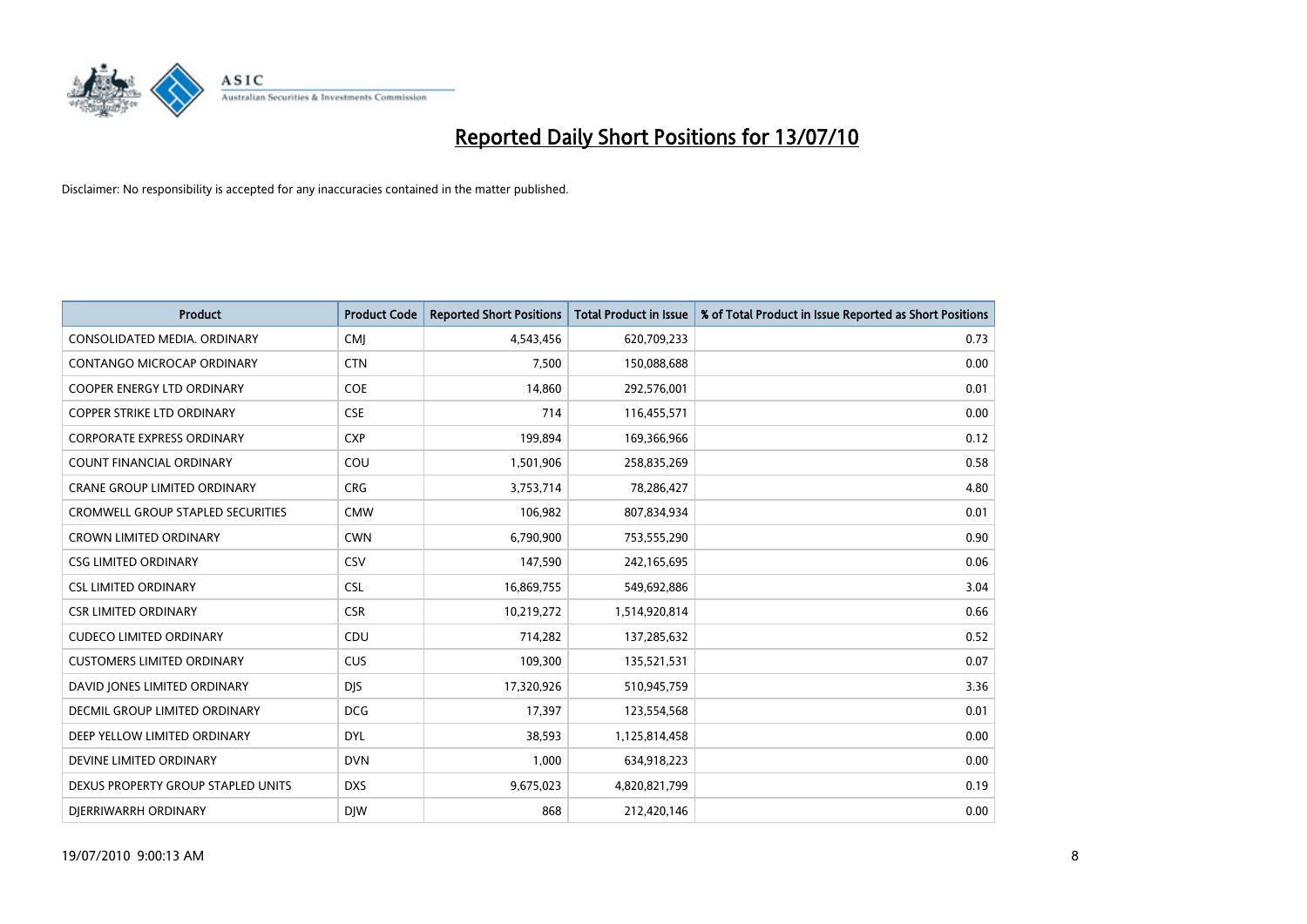

| <b>Product</b>                            | <b>Product Code</b> | <b>Reported Short Positions</b> | <b>Total Product in Issue</b> | % of Total Product in Issue Reported as Short Positions |
|-------------------------------------------|---------------------|---------------------------------|-------------------------------|---------------------------------------------------------|
| <b>DOMINION MINING ORDINARY</b>           | <b>DOM</b>          | 198,513                         | 103,327,059                   | 0.19                                                    |
| DOMINO PIZZA ENTERPR ORDINARY             | <b>DMP</b>          | 2                               | 68,280,174                    | 0.00                                                    |
| DOWNER EDI LIMITED ORDINARY               | <b>DOW</b>          | 923,591                         | 336,582,351                   | 0.26                                                    |
| DUET GROUP STAPLED US PROHIBIT.           | <b>DUE</b>          | 1,795,029                       | 870,559,400                   | 0.20                                                    |
| DULUXGROUP LIMITED DEFERRED SETTLEMENT    | <b>DLX</b>          | 1,134,212                       | 362,100,430                   | 0.31                                                    |
| DYESOL LIMITED ORDINARY                   | <b>DYE</b>          | 19,795                          | 142,875,632                   | 0.01                                                    |
| EASTERN STAR GAS ORDINARY                 | ESG                 | 7,346,128                       | 872,224,422                   | 0.84                                                    |
| EDT RETAIL TRUST UNITS                    | <b>EDT</b>          | 99,457                          | 4,700,290,868                 | 0.00                                                    |
| <b>ELDERS LIMITED ORDINARY</b>            | <b>ELD</b>          | 13,231,874                      | 448,598,480                   | 2.96                                                    |
| ELDORADO GOLD CORP CDI 1:1                | EAU                 | 44,591                          | 23,021,561                    | 0.19                                                    |
| ELIXIR PETROLEUM LTD ORDINARY             | <b>EXR</b>          | 324,400                         | 188,988,472                   | 0.17                                                    |
| <b>EMECO HOLDINGS ORDINARY</b>            | EHL                 | 3,252,359                       | 631,237,586                   | 0.51                                                    |
| ENERGY RESOURCES ORDINARY 'A'             | <b>ERA</b>          | 134,557                         | 190,737,934                   | 0.07                                                    |
| ENERGY WORLD CORPOR. ORDINARY             | <b>EWC</b>          | 7,374,261                       | 1,561,166,672                 | 0.46                                                    |
| <b>ENTEK ENERGY LTD ORDINARY</b>          | ETE                 | 489.903                         | 225,192,535                   | 0.22                                                    |
| <b>ENTELLECT SOLUTIONS ORDINARY</b>       | <b>ESN</b>          | 464,050                         | 1,740,334,200                 | 0.03                                                    |
| ENVESTRA LIMITED ORDINARY                 | <b>ENV</b>          | 1,151,326                       | 1,386,827,962                 | 0.07                                                    |
| EQUINOX MINERALS LTD CHESS DEPOSITARY INT | EQN                 | 9,087,819                       | 707,719,878                   | 1.24                                                    |
| <b>EVEREST FINANCIAL ORDINARY</b>         | EFG                 | 4,300                           | 251,442,316                   | 0.00                                                    |
| EXTRACT RESOURCES ORDINARY                | <b>EXT</b>          | 1,746,467                       | 243,150,558                   | 0.71                                                    |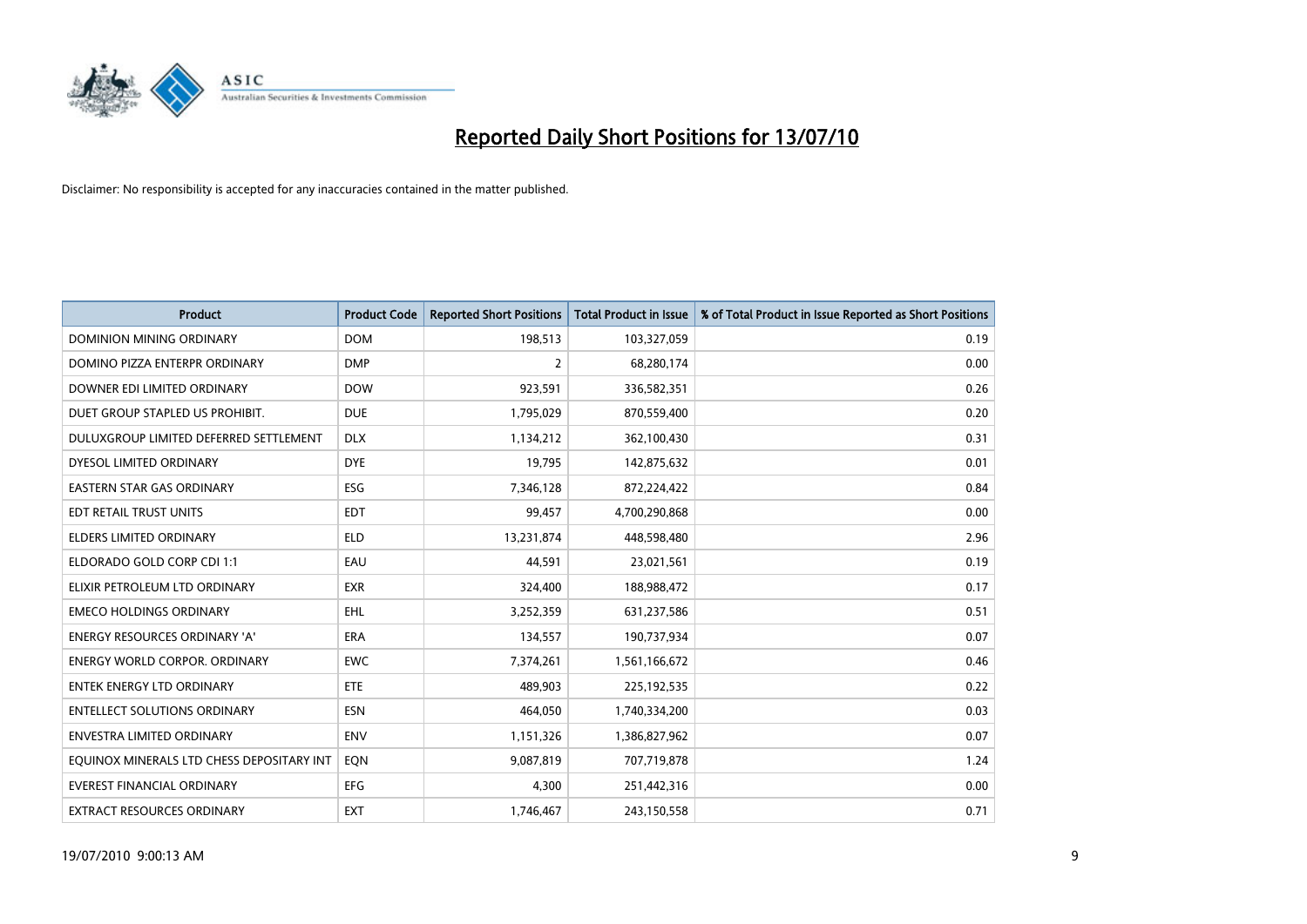

| <b>Product</b>                        | <b>Product Code</b> | <b>Reported Short Positions</b> | <b>Total Product in Issue</b> | % of Total Product in Issue Reported as Short Positions |
|---------------------------------------|---------------------|---------------------------------|-------------------------------|---------------------------------------------------------|
| FAIRFAX MEDIA LTD ORDINARY            | <b>FXJ</b>          | 292,490,429                     | 2,351,955,725                 | 12.43                                                   |
| <b>FANTASTIC HOLDINGS ORDINARY</b>    | <b>FAN</b>          | 3,000                           | 102,669,351                   | 0.00                                                    |
| FERRAUS LIMITED ORDINARY              | <b>FRS</b>          | 370                             | 202,695,137                   | 0.00                                                    |
| FISHER & PAYKEL APP. ORDINARY         | <b>FPA</b>          | 9,391,478                       | 724,235,162                   | 1.30                                                    |
| FISHER & PAYKEL H. ORDINARY           | <b>FPH</b>          | 1,553,325                       | 517,418,502                   | 0.30                                                    |
| FKP PROPERTY GROUP STAPLED SECURITIES | <b>FKP</b>          | 5,439,688                       | 1,166,821,398                 | 0.46                                                    |
| FLEETWOOD CORP ORDINARY               | <b>FWD</b>          | 95,135                          | 53,967,182                    | 0.17                                                    |
| FLETCHER BUILDING ORDINARY            | <b>FBU</b>          | 326,248                         | 606,946,993                   | 0.05                                                    |
| FLEXIGROUP LIMITED ORDINARY           | <b>FXL</b>          | 353,599                         | 270,818,164                   | 0.13                                                    |
| <b>FLIGHT CENTRE ORDINARY</b>         | <b>FLT</b>          | 2,627,600                       | 99,780,631                    | 2.62                                                    |
| FLINDERS MINES LTD ORDINARY           | <b>FMS</b>          | 20,752,618                      | 1,819,849,571                 | 1.15                                                    |
| FORTE ENERGY NL ORDINARY              | <b>FTE</b>          | 2,658,986                       | 580,658,031                   | 0.46                                                    |
| FORTESCUE METALS GRP ORDINARY         | <b>FMG</b>          | 32,361,544                      | 3,107,179,370                 | 1.00                                                    |
| <b>FOSTER'S GROUP ORDINARY</b>        | FGL                 | 11,089,443                      | 1,930,432,682                 | 0.56                                                    |
| FTD CORPORATION ORDINARY              | <b>FTD</b>          | 8,088                           | 100,421,069                   | 0.01                                                    |
| <b>FUNTASTIC LIMITED ORDINARY</b>     | <b>FUN</b>          | 322,528                         | 340,997,682                   | 0.09                                                    |
| <b>G.U.D. HOLDINGS ORDINARY</b>       | GUD                 | 155,329                         | 65,885,213                    | 0.23                                                    |
| <b>GALAXY RESOURCES ORDINARY</b>      | <b>GXY</b>          | 107,234                         | 190,553,358                   | 0.05                                                    |
| <b>GEODYNAMICS LIMITED ORDINARY</b>   | GDY                 | 447,107                         | 292,840,219                   | 0.16                                                    |
| <b>GINDALBIE METALS LTD ORDINARY</b>  | <b>GBG</b>          | 8,342,425                       | 849,478,099                   | 0.98                                                    |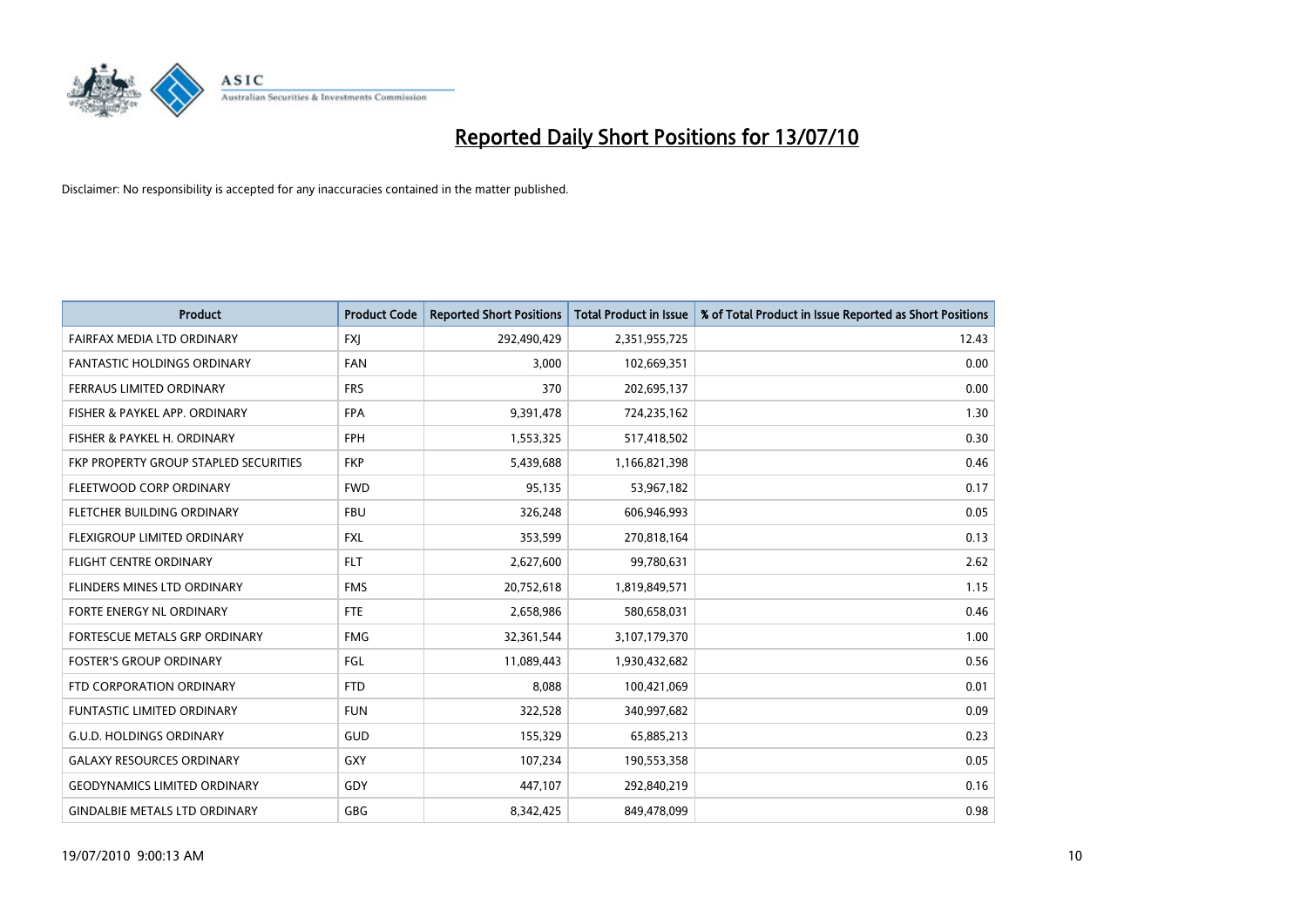

| <b>Product</b>                                   | <b>Product Code</b> | <b>Reported Short Positions</b> | <b>Total Product in Issue</b> | % of Total Product in Issue Reported as Short Positions |
|--------------------------------------------------|---------------------|---------------------------------|-------------------------------|---------------------------------------------------------|
| <b>GIRALIA RESOURCES NL ORDINARY</b>             | GIR                 | 505,907                         | 178,310,170                   | 0.28                                                    |
| <b>GLOBAL MINING ORDINARY</b>                    | <b>GMI</b>          | 8,951                           | 199,725,607                   | 0.00                                                    |
| <b>GLOUCESTER COAL ORDINARY</b>                  | GCL                 | 279,845                         | 81,962,133                    | 0.35                                                    |
| <b>GME RESOURCES LTD ORDINARY</b>                | <b>GME</b>          | 800                             | 302,352,750                   | 0.00                                                    |
| <b>GOLDEN GATE PETROL ORDINARY</b>               | GGP                 | 11,538                          | 975,826,623                   | 0.00                                                    |
| <b>GOLDEN WEST RESOURCE ORDINARY</b>             | <b>GWR</b>          | 1,617                           | 164,606,127                   | 0.00                                                    |
| <b>GOODMAN FIELDER. ORDINARY</b>                 | <b>GFF</b>          | 2,243,071                       | 1,380,386,438                 | 0.16                                                    |
| <b>GOODMAN GROUP STAPLED US PROHIBIT.</b>        | <b>GMG</b>          | 2,344,687                       | 6,369,751,394                 | 0.03                                                    |
| <b>GPT GROUP STAPLED SEC.</b>                    | GPT                 | 17,172,004                      | 1,855,529,431                 | 0.90                                                    |
| <b>GRAINCORP LIMITED A CLASS ORDINARY</b>        | <b>GNC</b>          | 4,877,153                       | 198,318,900                   | 2.46                                                    |
| <b>GRANGE RESOURCES. ORDINARY</b>                | <b>GRR</b>          | 1,485,564                       | 1,151,778,896                 | 0.13                                                    |
| <b>GREAT SOUTHERN LTD ORDINARY</b>               | GTP                 | 4,908,484                       | 643,234,118                   | 0.76                                                    |
| <b>GREENLAND MIN EN LTD ORDINARY</b>             | GGG                 | 42,900                          | 232,258,247                   | 0.02                                                    |
| <b>GUINNESS PEAT GROUP. CHESS DEPOSITARY INT</b> | <b>GPG</b>          | 55                              | 334,319,260                   | 0.00                                                    |
| <b>GUNNS LIMITED ORDINARY</b>                    | <b>GNS</b>          | 9,782,259                       | 806,734,892                   | 1.21                                                    |
| <b>GWA INTERNATIONAL ORDINARY</b>                | <b>GWT</b>          | 4,526,713                       | 301,102,514                   | 1.51                                                    |
| HARVEY NORMAN ORDINARY                           | <b>HVN</b>          | 38,243,402                      | 1,062,316,784                 | 3.61                                                    |
| <b>HASTIE GROUP LIMITED ORDINARY</b>             | <b>HST</b>          | 166,185                         | 239,716,924                   | 0.07                                                    |
| HASTINGS DIVERSIFIED STAPLED SECURITY            | <b>HDF</b>          | 605,852                         | 508,158,296                   | 0.10                                                    |
| <b>HEALTHSCOPE LIMITED ORDINARY</b>              | <b>HSP</b>          | 1,025,516                       | 317,010,025                   | 0.34                                                    |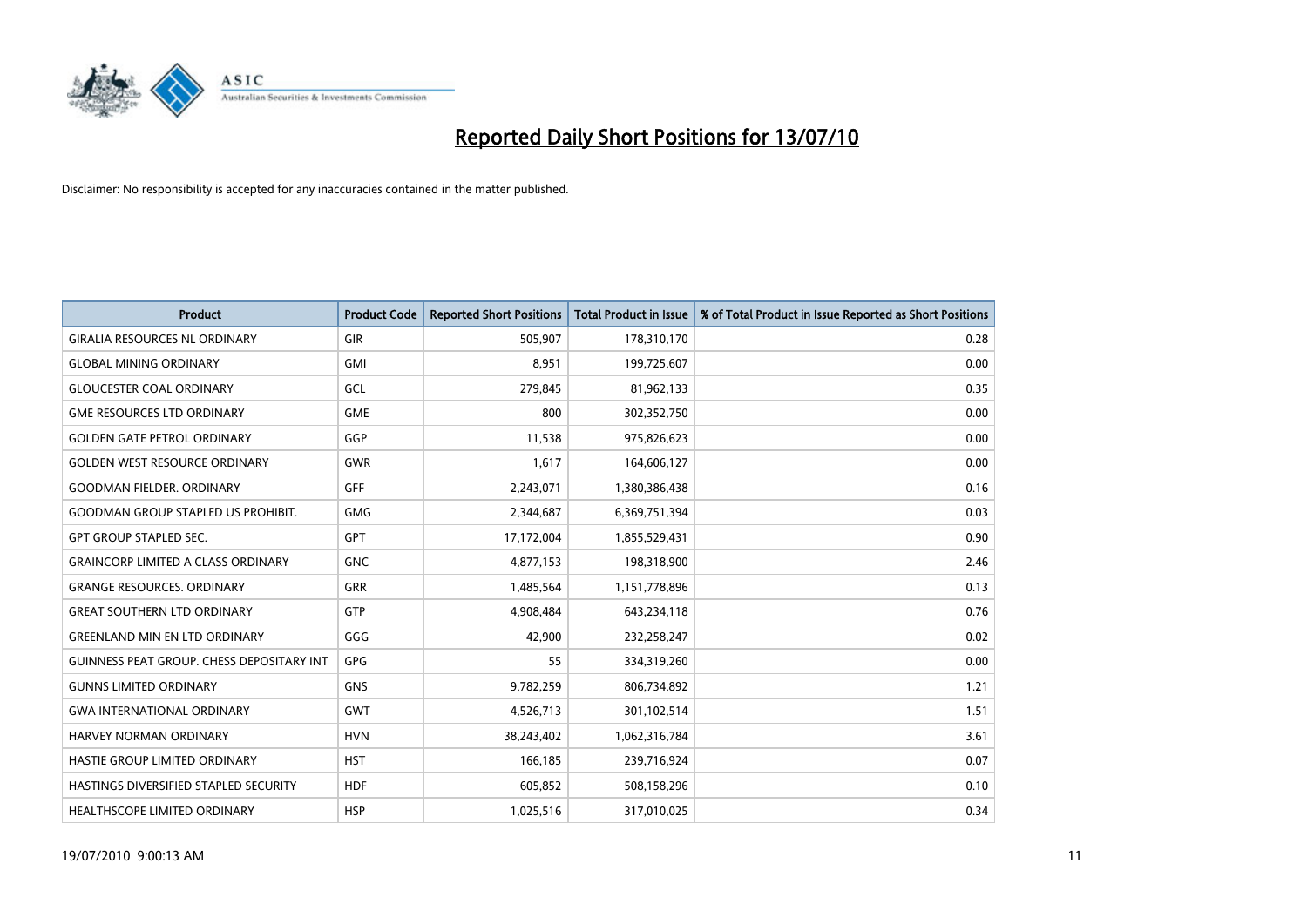

| <b>Product</b>                           | <b>Product Code</b> | <b>Reported Short Positions</b> | <b>Total Product in Issue</b> | % of Total Product in Issue Reported as Short Positions |
|------------------------------------------|---------------------|---------------------------------|-------------------------------|---------------------------------------------------------|
| <b>HEARTWARE INT INC CDI 35:1</b>        | <b>HIN</b>          | 272,008                         | 72,583,000                    | 0.37                                                    |
| <b>HENDERSON GROUP CDI 1:1</b>           | <b>HGG</b>          | 6,124,543                       | 565,958,113                   | 1.08                                                    |
| HFA HOLDINGS LIMITED ORDINARY            | <b>HFA</b>          | 1,829,856                       | 469,330,170                   | 0.38                                                    |
| HIGHLANDS PACIFIC ORDINARY               | <b>HIG</b>          | 2,382,805                       | 668,112,148                   | 0.36                                                    |
| HILLGROVE RES LTD ORDINARY               | <b>HGO</b>          | 127,893                         | 481,553,890                   | 0.03                                                    |
| HILLS INDUSTRIES LTD ORDINARY            | <b>HIL</b>          | 3,376,322                       | 248,219,660                   | 1.35                                                    |
| HORIZON OIL LIMITED ORDINARY             | <b>HZN</b>          | 2,259,995                       | 1,126,621,515                 | 0.20                                                    |
| <b>ICON ENERGY LIMITED ORDINARY</b>      | <b>ICN</b>          | 350,450                         | 439,801,394                   | 0.09                                                    |
| <b>IINET LIMITED ORDINARY</b>            | <b>IIN</b>          | 209,151                         | 151,898,119                   | 0.13                                                    |
| <b>ILUKA RESOURCES ORDINARY</b>          | <b>ILU</b>          | 12,634,623                      | 418,700,517                   | 3.01                                                    |
| <b>IMDEX LIMITED ORDINARY</b>            | <b>IMD</b>          | 154,068                         | 195,047,128                   | 0.08                                                    |
| IMF (AUSTRALIA) LTD ORDINARY             | <b>IMF</b>          | 414,946                         | 122,496,819                   | 0.33                                                    |
| IMX RESOURCES LTD ORDINARY               | <b>IXR</b>          | 20,000                          | 230,802,803                   | 0.01                                                    |
| <b>INCITEC PIVOT ORDINARY</b>            | <b>IPL</b>          | 3,491,988                       | 1,624,932,978                 | 0.21                                                    |
| <b>INDAGO RESOURCES LTD ORDINARY</b>     | <b>IDG</b>          | 8,179                           | 99,449,536                    | 0.01                                                    |
| <b>INDEPENDENCE GROUP ORDINARY</b>       | <b>IGO</b>          | 306,703                         | 113,813,539                   | 0.27                                                    |
| INDOPHIL RESOURCES ORDINARY              | <b>IRN</b>          | 868,127                         | 423,428,803                   | 0.21                                                    |
| <b>INDUSTREA LIMITED ORDINARY</b>        | <b>IDL</b>          | 1,060,728                       | 956,668,877                   | 0.10                                                    |
| <b>INFIGEN ENERGY STAPLED SECURITIES</b> | <b>IFN</b>          | 5,240,920                       | 760,374,428                   | 0.69                                                    |
| ING INDUSTRIAL FUND UNITS                | <b>IIF</b>          | 6,393,085                       | 2,592,249,647                 | 0.23                                                    |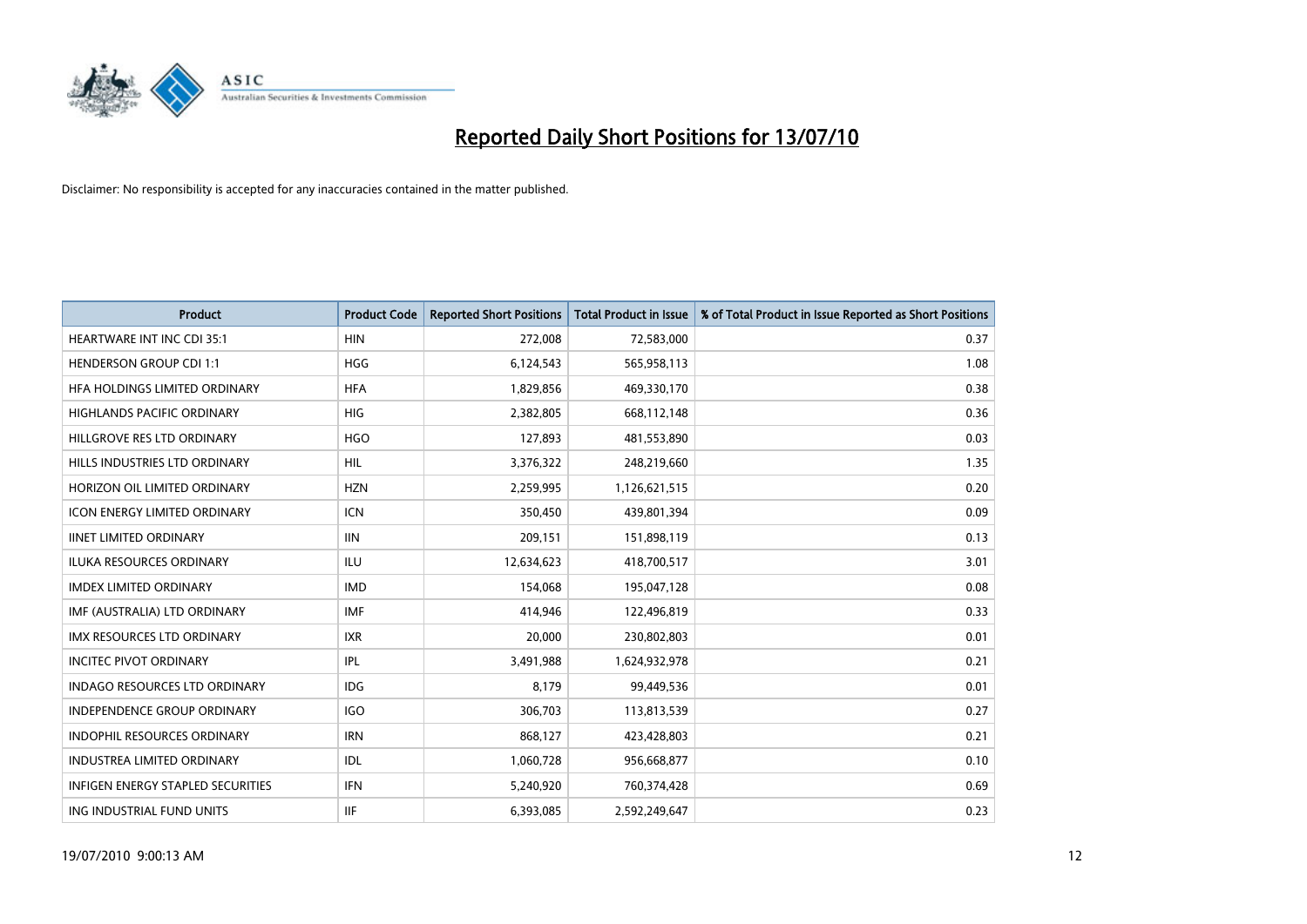

| <b>Product</b>                                  | <b>Product Code</b> | <b>Reported Short Positions</b> | <b>Total Product in Issue</b> | % of Total Product in Issue Reported as Short Positions |
|-------------------------------------------------|---------------------|---------------------------------|-------------------------------|---------------------------------------------------------|
| ING OFFICE FUND STAPLED SECURITIES              | <b>IOF</b>          | 3,110,247                       | 2,729,071,212                 | 0.12                                                    |
| ING RE COM GROUP STAPLED SECURITIES             | <b>ILF</b>          | 9,075                           | 441,029,194                   | 0.00                                                    |
| INNAMINCKA PETROLEUM ORDINARY                   | <b>INP</b>          | 14.205                          | 261,548,890                   | 0.01                                                    |
| INSURANCE AUSTRALIA ORDINARY                    | <b>IAG</b>          | 4,658,185                       | 2,078,994,021                 | 0.20                                                    |
| <b>INTEGRA MINING LTD, ORDINARY</b>             | <b>IGR</b>          | 1,745,580                       | 755,792,394                   | 0.22                                                    |
| <b>INTOLL GROUP STAPLED SECURITIES</b>          | <b>ITO</b>          | 9,535,079                       | 2,261,732,048                 | 0.42                                                    |
| <b>INTREPID MINES ORDINARY</b>                  | <b>IAU</b>          | 105,263                         | 429,581,466                   | 0.02                                                    |
| <b>INVOCARE LIMITED ORDINARY</b>                | <b>IVC</b>          | 1,148,281                       | 102,069,091                   | 1.12                                                    |
| ION LIMITED ORDINARY                            | <b>ION</b>          | 164,453                         | 256,365,105                   | 0.06                                                    |
| <b>IOOF HOLDINGS LTD ORDINARY</b>               | IFL.                | 1,926,348                       | 229,794,395                   | 0.82                                                    |
| IRESS MARKET TECH. ORDINARY                     | <b>IRE</b>          | 1,259,562                       | 126,018,142                   | 0.99                                                    |
| <b>IRON ORE HOLDINGS ORDINARY</b>               | <b>IOH</b>          | 34.346                          | 135,374,850                   | 0.03                                                    |
| <b>ISHARES MSCI EAFE CDI 1:1</b>                | <b>IVE</b>          | 78,119                          | 590,400,000                   | 0.01                                                    |
| ISHARES MSCI EM MKTS CDI 1:1                    | <b>IEM</b>          | 66,769                          | 425,700,000                   | 0.02                                                    |
| <b>ISOFT GROUP LIMITED ORDINARY</b>             | <b>ISF</b>          | 12,170,762                      | 1,037,994,023                 | 1.16                                                    |
| IVANHOE AUSTRALIA ORDINARY                      | <b>IVA</b>          | 276,596                         | 70,980,953                    | 0.38                                                    |
| <b>JABIRU METALS LTD ORDINARY</b>               | <b>JML</b>          | 490,181                         | 552,619,180                   | 0.08                                                    |
| <b>JAMES HARDIE INDUST CHESS DEPOSITARY INT</b> | JHX                 | 16,110,280                      | 435,438,790                   | 3.70                                                    |
| <b>IAMESON RESOURCES ORDINARY</b>               | <b>JAL</b>          | 1,600,000                       | 63,885,910                    | 2.50                                                    |
| <b>IB HI-FI LIMITED ORDINARY</b>                | <b>IBH</b>          | 4,190,950                       | 108,344,987                   | 3.88                                                    |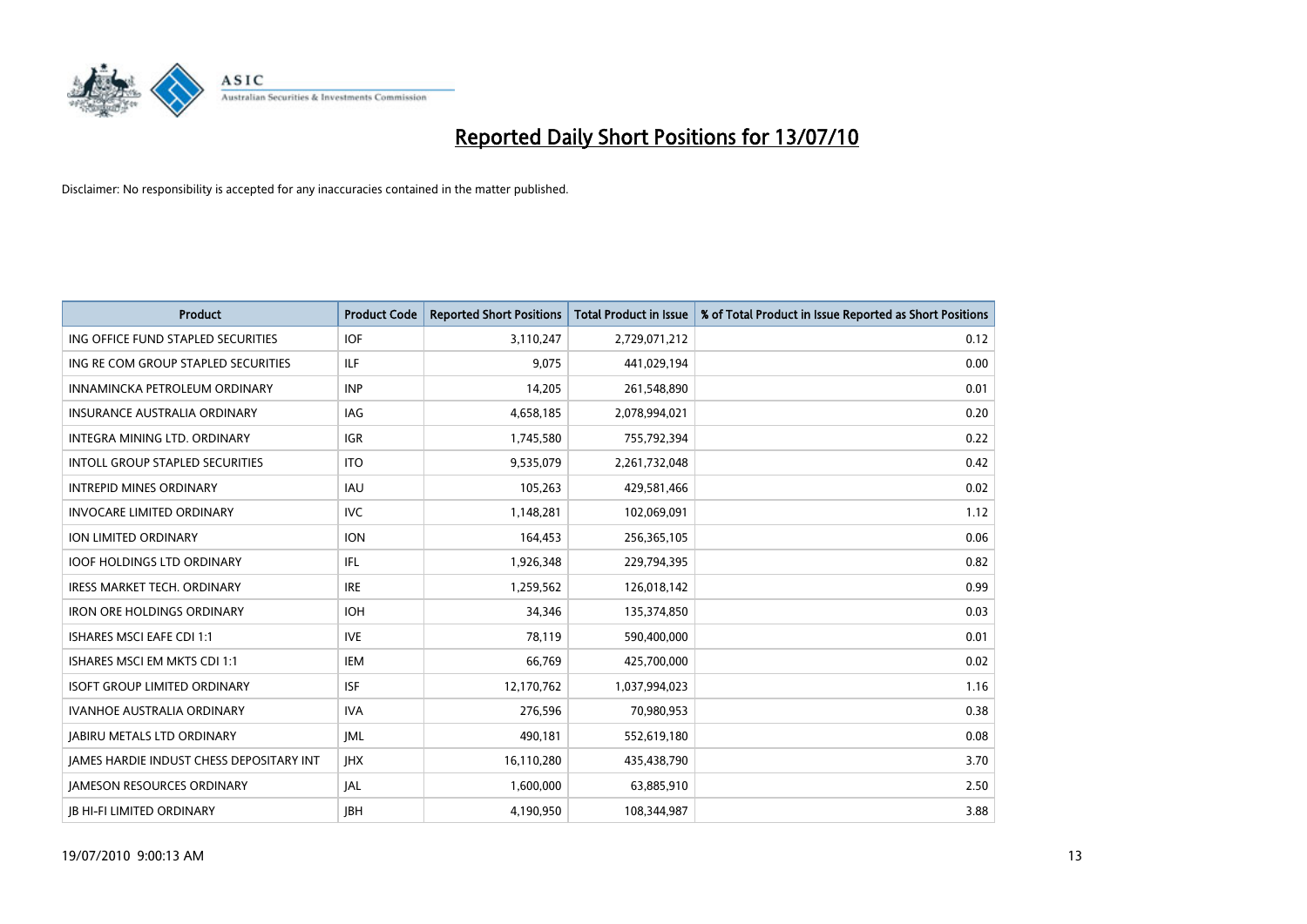

| <b>Product</b>                        | <b>Product Code</b> | <b>Reported Short Positions</b> | <b>Total Product in Issue</b> | % of Total Product in Issue Reported as Short Positions |
|---------------------------------------|---------------------|---------------------------------|-------------------------------|---------------------------------------------------------|
| <b>KAGARA LTD ORDINARY</b>            | KZL                 | 3,627,619                       | 674,489,717                   | 0.53                                                    |
| KAROON GAS AUSTRALIA ORDINARY         | <b>KAR</b>          | 85,225                          | 177,546,198                   | 0.05                                                    |
| KATHMANDU HOLD LTD ORDINARY           | <b>KMD</b>          | 1,009,836                       | 200,000,000                   | 0.50                                                    |
| KEYBRIDGE CAPITAL ORDINARY            | <b>KBC</b>          | 5,999                           | 172,070,564                   | 0.00                                                    |
| KIMBERLEY METALS LTD ORDINARY         | <b>KBL</b>          | 3.036                           | 94,490,816                    | 0.00                                                    |
| KINGSGATE CONSOLID, ORDINARY          | <b>KCN</b>          | 333,928                         | 100,503,783                   | 0.32                                                    |
| LEIGHTON HOLDINGS ORDINARY            | LEI                 | 2,961,278                       | 300,687,299                   | 0.94                                                    |
| LEND LEASE GROUP UNIT/ORD STAPLED     | LLC                 | 224,497                         | 565,558,754                   | 0.03                                                    |
| LIHIR GOLD LIMITED. ORDINARY          | LGL                 | 22,821,864                      | 2,368,729,935                 | 0.96                                                    |
| LINC ENERGY LTD ORDINARY              | <b>LNC</b>          | 3,962,614                       | 489,093,470                   | 0.81                                                    |
| LIQUEFIED NATURAL ORDINARY            | LNG                 | 51,808                          | 213,339,015                   | 0.02                                                    |
| <b>LYNAS CORPORATION ORDINARY</b>     | <b>LYC</b>          | 12,448,481                      | 1,655,499,093                 | 0.75                                                    |
| MAC SERVICES (THE) ORDINARY           | <b>MSL</b>          | 94,753                          | 165,966,692                   | 0.06                                                    |
| MACARTHUR COAL ORDINARY               | <b>MCC</b>          | 1,077,089                       | 254,333,109                   | 0.41                                                    |
| <b>MACMAHON HOLDINGS ORDINARY</b>     | <b>MAH</b>          | 9,688,122                       | 733,711,705                   | 1.31                                                    |
| MACO ATLAS ROADS GRP ORDINARY STAPLED | <b>MOA</b>          | 671,163                         | 452,345,907                   | 0.15                                                    |
| MACQUARIE GROUP LTD ORDINARY          | <b>MQG</b>          | 6,274,080                       | 345,480,686                   | 1.82                                                    |
| MANTRA RESOURCES ORDINARY             | <b>MRU</b>          | 42,779                          | 130,229,188                   | 0.03                                                    |
| MAP GROUP STAPLED US PROHIBIT.        | <b>MAP</b>          | 6,966,513                       | 1,861,210,782                 | 0.37                                                    |
| <b>MARION ENERGY ORDINARY</b>         | <b>MAE</b>          | 374.994                         | 429,822,043                   | 0.09                                                    |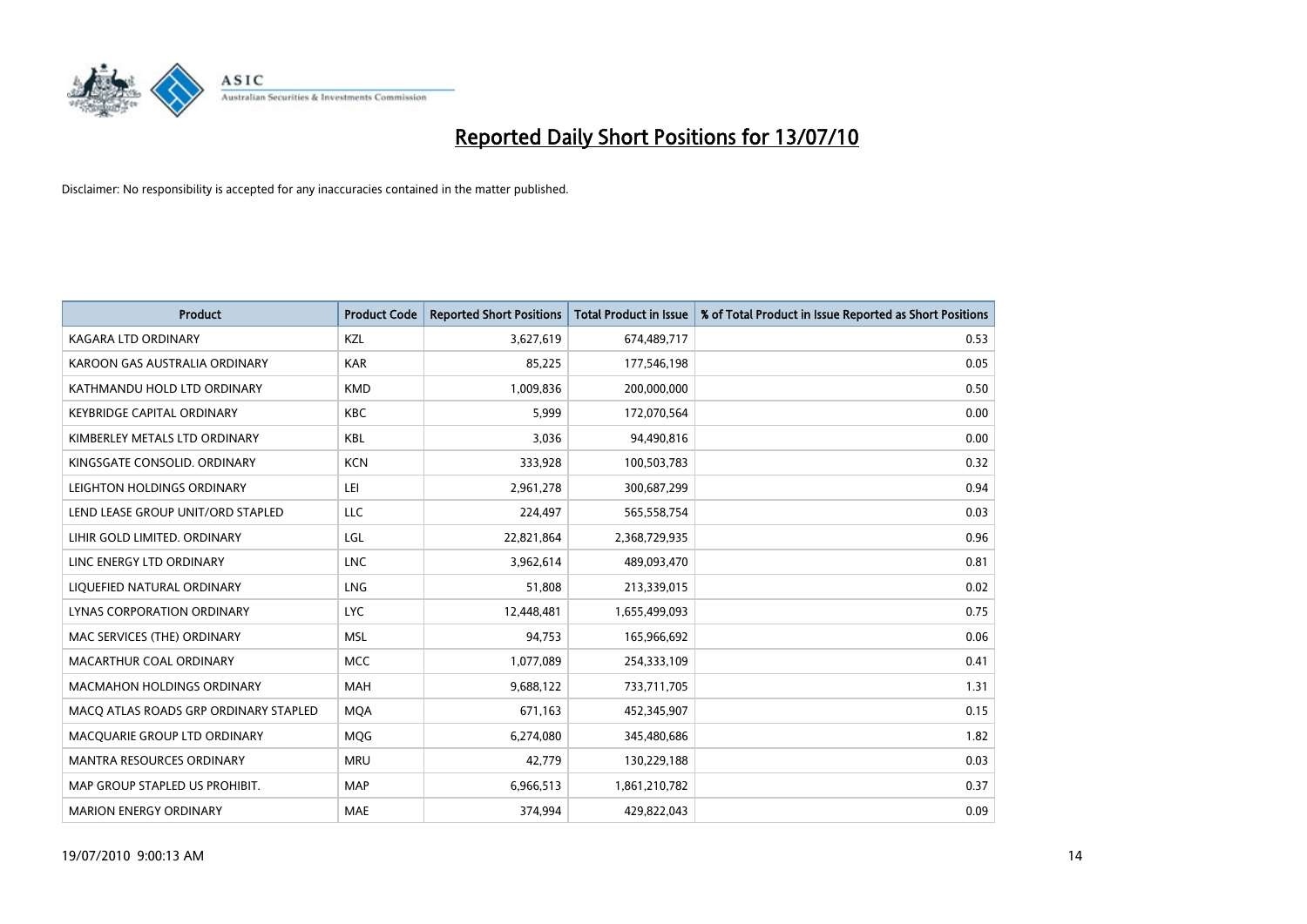

| <b>Product</b>                     | <b>Product Code</b> | <b>Reported Short Positions</b> | <b>Total Product in Issue</b> | % of Total Product in Issue Reported as Short Positions |
|------------------------------------|---------------------|---------------------------------|-------------------------------|---------------------------------------------------------|
| <b>MCPHERSON'S LTD ORDINARY</b>    | <b>MCP</b>          | 4.064                           | 71,651,758                    | 0.00                                                    |
| MEDUSA MINING LTD ORDINARY         | <b>MML</b>          | 6,591                           | 187,584,911                   | 0.00                                                    |
| MELBOURNE IT LIMITED ORDINARY      | <b>MLB</b>          | 164,857                         | 79,569,967                    | 0.20                                                    |
| MEO AUSTRALIA LTD ORDINARY         | <b>MEO</b>          | 172,149                         | 477,220,955                   | 0.03                                                    |
| <b>MERMAID MARINE ORDINARY</b>     | <b>MRM</b>          | 440,279                         | 186,844,825                   | 0.23                                                    |
| METALS X LIMITED ORDINARY          | <b>MLX</b>          | 326,940                         | 1,365,661,782                 | 0.03                                                    |
| METCASH LIMITED ORDINARY           | <b>MTS</b>          | 20,575,361                      | 765,644,031                   | 2.67                                                    |
| METGASCO LIMITED ORDINARY          | <b>MEL</b>          | 317,198                         | 249,006,674                   | 0.12                                                    |
| MICLYN EXP OFFSHR ORDINARY         | <b>MIO</b>          | 199,999                         | 271,700,000                   | 0.07                                                    |
| MINARA RESOURCES ORDINARY          | <b>MRE</b>          | 5,498,457                       | 1,167,783,517                 | 0.46                                                    |
| MINCOR RESOURCES NL ORDINARY       | <b>MCR</b>          | 1,937,723                       | 200,184,686                   | 0.96                                                    |
| MINERAL DEPOSITS ORDINARY          | <b>MDL</b>          | 1,148,620                       | 580,576,525                   | 0.18                                                    |
| MINERAL RESOURCES. ORDINARY        | <b>MIN</b>          | 428,864                         | 161,394,023                   | 0.26                                                    |
| MIRABELA NICKEL LTD ORDINARY       | <b>MBN</b>          | 9,826,511                       | 367,162,725                   | 2.68                                                    |
| MIRVAC GROUP STAPLED SECURITIES    | <b>MGR</b>          | 10,066,004                      | 3,266,304,329                 | 0.30                                                    |
| MITCHELL COMMUNITCA, ORDINARY      | <b>MCU</b>          | 19,673                          | 301,654,653                   | 0.01                                                    |
| MOLOPO ENERGY LTD ORDINARY         | <b>MPO</b>          | 65,912                          | 250,665,548                   | 0.02                                                    |
| MOLY MINES LIMITED ORDINARY        | <b>MOL</b>          | 132,832                         | 363,916,323                   | 0.03                                                    |
| <b>MONADELPHOUS GROUP ORDINARY</b> | <b>MND</b>          | 1,331,985                       | 86,459,327                    | 1.54                                                    |
| MORTGAGE CHOICE LTD ORDINARY       | <b>MOC</b>          | 119,563                         | 119,617,705                   | 0.10                                                    |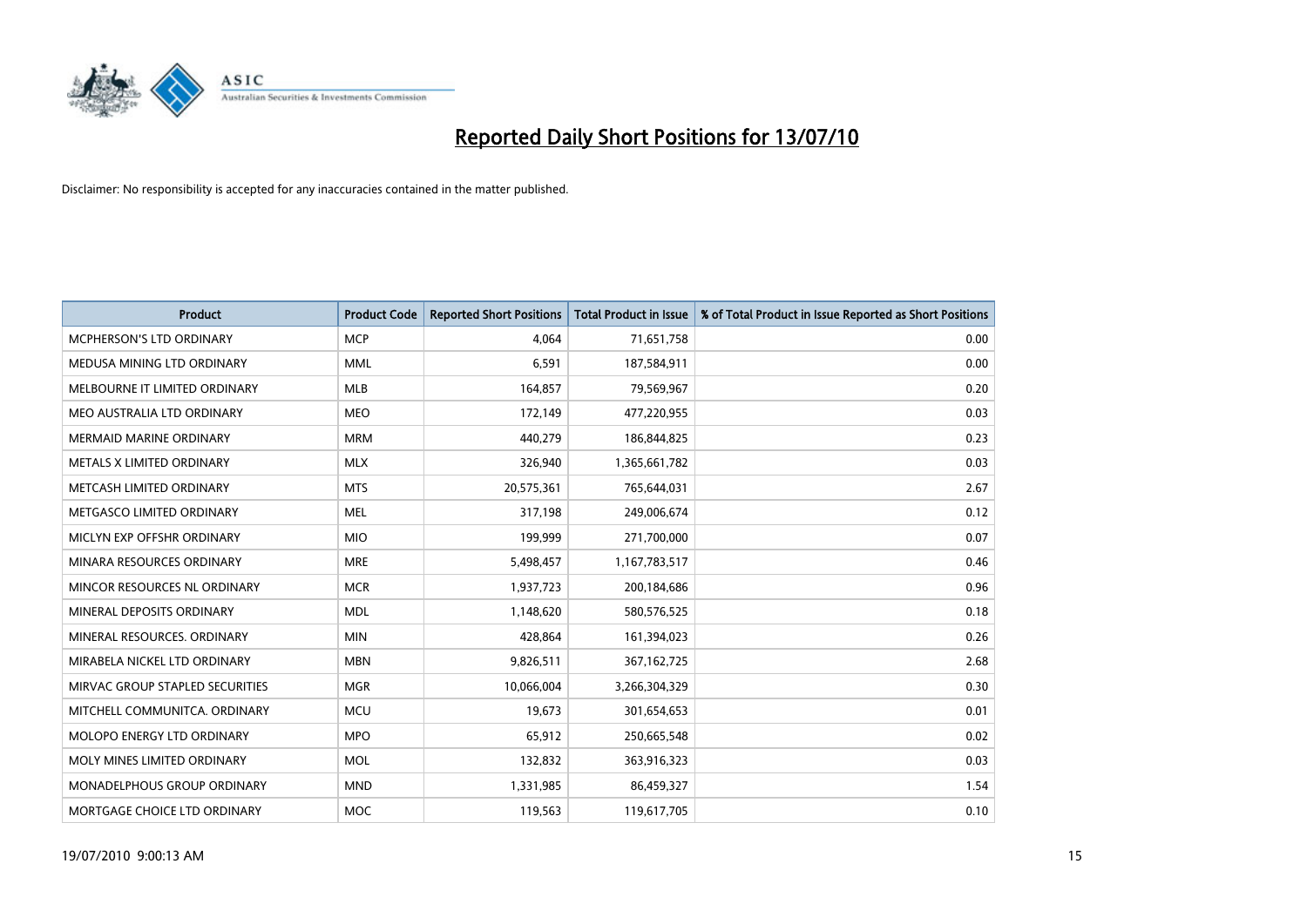

| <b>Product</b>                    | <b>Product Code</b> | <b>Reported Short Positions</b> | <b>Total Product in Issue</b> | % of Total Product in Issue Reported as Short Positions |
|-----------------------------------|---------------------|---------------------------------|-------------------------------|---------------------------------------------------------|
| MOSAIC OIL NL ORDINARY            | <b>MOS</b>          | 41,742                          | 821,710,775                   | 0.01                                                    |
| MOUNT GIBSON IRON ORDINARY        | <b>MGX</b>          | 3,074,040                       | 1,079,570,693                 | 0.29                                                    |
| MULTIPLEX SITES SITES             | <b>MXUPA</b>        | 147                             | 4,500,000                     | 0.00                                                    |
| MURCHISON METALS LTD ORDINARY     | <b>MMX</b>          | 3,937,845                       | 435,384,268                   | 0.91                                                    |
| <b>MYER HOLDINGS LTD ORDINARY</b> | <b>MYR</b>          | 7,835,237                       | 581,517,884                   | 1.33                                                    |
| <b>MYSTATE LIMITED ORDINARY</b>   | <b>MYS</b>          | 1,400                           | 67,411,055                    | 0.00                                                    |
| NATIONAL AUST. BANK ORDINARY      | <b>NAB</b>          | 13,727,829                      | 2,121,379,130                 | 0.65                                                    |
| NATURAL FUEL LIMITED ORDINARY     | <b>NFL</b>          |                                 | 506,612,127                   | 0.00                                                    |
| NAVITAS LIMITED ORDINARY          | <b>NVT</b>          | 1,046,669                       | 342,361,526                   | 0.30                                                    |
| NEPTUNE MARINE ORDINARY           | <b>NMS</b>          | 1,213,647                       | 429,842,672                   | 0.27                                                    |
| NEW HOPE CORPORATION ORDINARY     | <b>NHC</b>          | 92,836                          | 827,730,549                   | 0.00                                                    |
| NEWCREST MINING ORDINARY          | <b>NCM</b>          | 29,401,394                      | 483,493,006                   | 6.10                                                    |
| NEWS CORP A NON-VOTING CDI        | <b>NWSLV</b>        | 433,634                         | 1,824,471,392                 | 0.02                                                    |
| NEWS CORP B VOTING CDI            | <b>NWS</b>          | 7,939,674                       | 798,520,953                   | 0.98                                                    |
| NEXBIS LIMITED ORDINARY           | <b>NBS</b>          | 63,733                          | 498,972,940                   | 0.01                                                    |
| NEXUS ENERGY LIMITED ORDINARY     | <b>NXS</b>          | 10,910,700                      | 958,061,849                   | 1.14                                                    |
| NIB HOLDINGS LIMITED ORDINARY     | <b>NHF</b>          | 4,911                           | 495,431,427                   | 0.00                                                    |
| NICK SCALI LIMITED ORDINARY       | <b>NCK</b>          | 35,846                          | 81,000,000                    | 0.04                                                    |
| NIDO PETROLEUM ORDINARY           | <b>NDO</b>          | 14,333,131                      | 1,080,658,378                 | 1.32                                                    |
| NKWE PLATINUM 10C US COMMON       | <b>NKP</b>          | 9,382                           | 556,627,684                   | 0.00                                                    |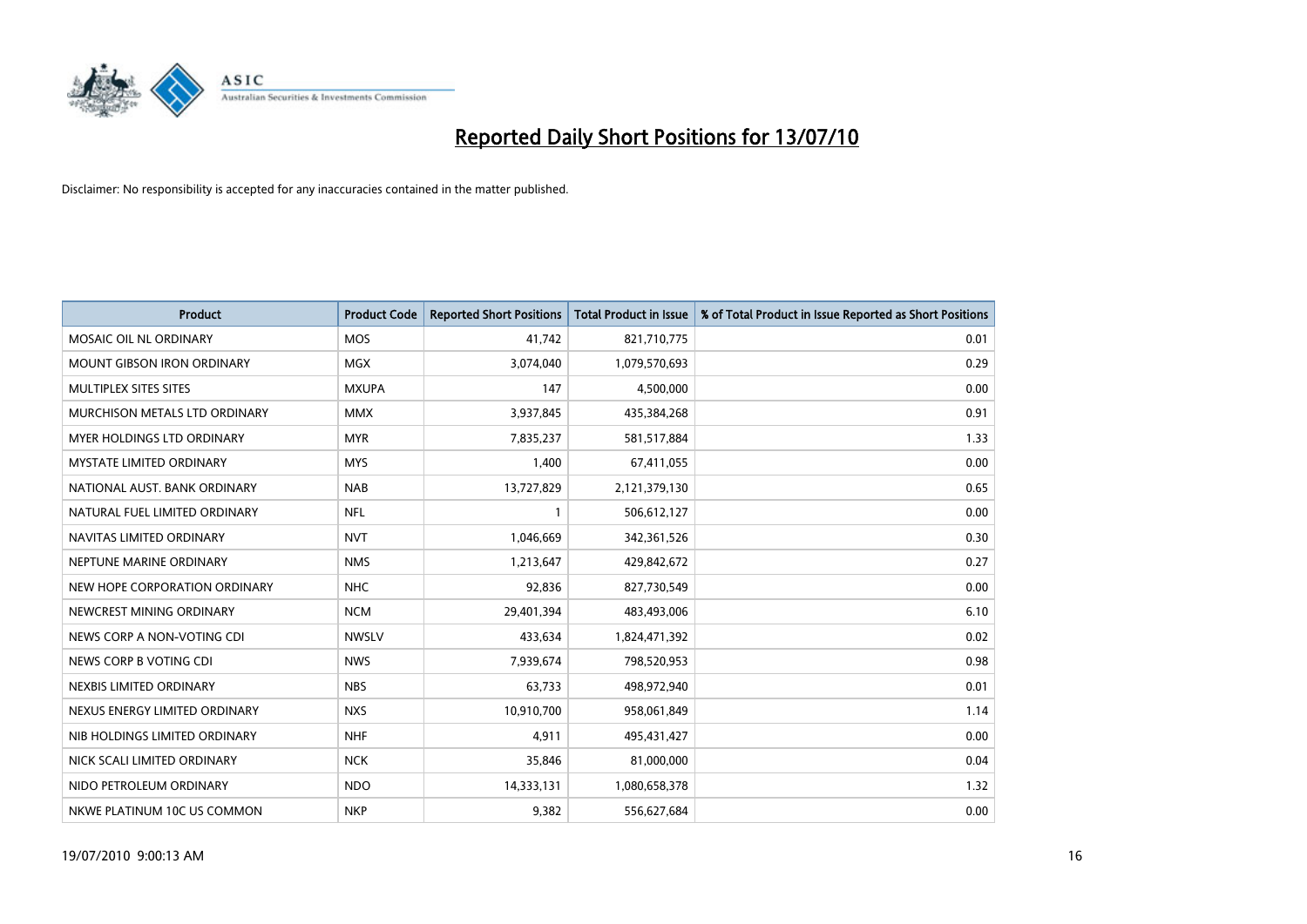

| <b>Product</b>                        | <b>Product Code</b> | <b>Reported Short Positions</b> | <b>Total Product in Issue</b> | % of Total Product in Issue Reported as Short Positions |
|---------------------------------------|---------------------|---------------------------------|-------------------------------|---------------------------------------------------------|
| NORTHERN CREST ORDINARY               | <b>NOC</b>          | 24,345                          | 116,074,781                   | 0.02                                                    |
| NORTHERN IRON LTD ORDINARY            | <b>NFE</b>          | 767,738                         | 292,204,786                   | 0.25                                                    |
| NRW HOLDINGS LIMITED ORDINARY         | <b>NWH</b>          | 428,465                         | 251,223,000                   | 0.16                                                    |
| NUFARM LIMITED ORDINARY               | <b>NUF</b>          | 2,779,578                       | 261,775,731                   | 1.06                                                    |
| NUPLEX INDUSTRIES ORDINARY            | <b>NPX</b>          | 32,524                          | 192,232,926                   | 0.02                                                    |
| OAKTON LIMITED ORDINARY               | <b>OKN</b>          | 536,719                         | 91,987,235                    | 0.57                                                    |
| OCEANAGOLD CORP. CHESS DEPOSITARY INT | <b>OGC</b>          | 518,147                         | 228,198,170                   | 0.23                                                    |
| OCEANIA CAPITAL LTD ORDINARY          | <b>OCP</b>          | 2,500                           | 91,921,295                    | 0.00                                                    |
| OIL SEARCH LTD ORDINARY               | <b>OSH</b>          | 6,448,143                       | 1,308,279,222                 | 0.46                                                    |
| OM HOLDINGS LIMITED ORDINARY          | <b>OMH</b>          | 533,789                         | 498,485,150                   | 0.10                                                    |
| <b>ONESTEEL LIMITED ORDINARY</b>      | <b>OST</b>          | 7,552,096                       | 1,331,583,166                 | 0.57                                                    |
| ORICA LIMITED ORDINARY                | ORI                 | 1,518,246                       | 362,100,430                   | 0.42                                                    |
| ORIGIN ENERGY ORDINARY                | <b>ORG</b>          | 2,270,532                       | 880,668,872                   | 0.25                                                    |
| OROCOBRE LIMITED ORDINARY             | <b>ORE</b>          | 9,298                           | 91,056,426                    | 0.01                                                    |
| OTTO ENERGY LIMITED ORDINARY          | <b>OEL</b>          | 109,204                         | 1,134,540,071                 | 0.01                                                    |
| OZ MINERALS ORDINARY                  | OZL                 | 51,557,737                      | 3,121,339,730                 | 1.64                                                    |
| <b>PACIFIC BRANDS ORDINARY</b>        | <b>PBG</b>          | 4,946,186                       | 931,386,248                   | 0.54                                                    |
| PALADIN ENERGY LTD ORDINARY           | <b>PDN</b>          | 19,011,978                      | 717,142,802                   | 2.63                                                    |
| PAN PACIFIC PETROL. ORDINARY          | <b>PPP</b>          | 21,527                          | 588,612,110                   | 0.00                                                    |
| PANAUST LIMITED ORDINARY              | <b>PNA</b>          | 13,783,998                      | 2,953,925,939                 | 0.47                                                    |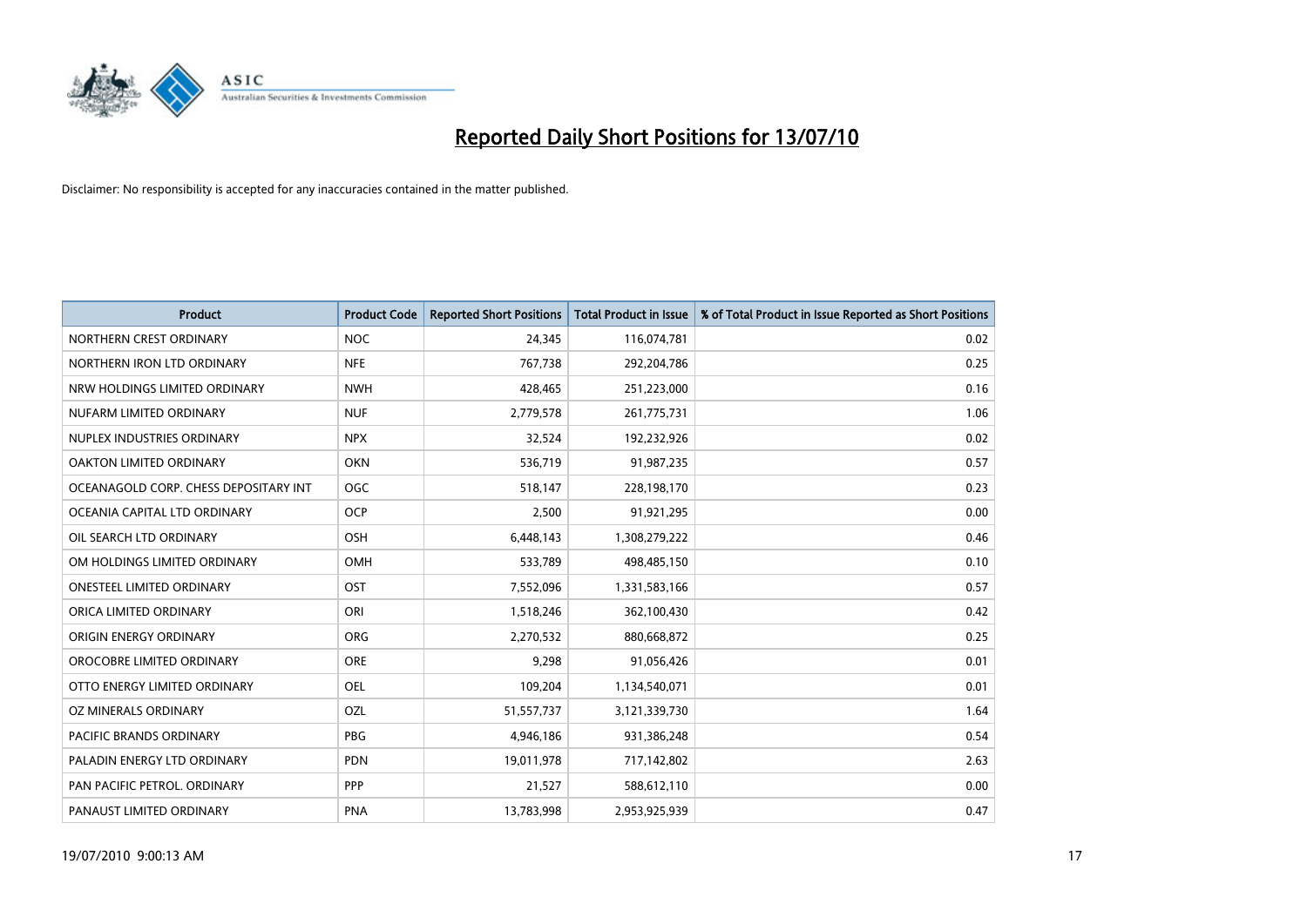

| <b>Product</b>                       | <b>Product Code</b> | <b>Reported Short Positions</b> | Total Product in Issue | % of Total Product in Issue Reported as Short Positions |
|--------------------------------------|---------------------|---------------------------------|------------------------|---------------------------------------------------------|
| PANORAMIC RESOURCES ORDINARY         | PAN                 | 137,948                         | 205,262,842            | 0.06                                                    |
| PAPERLINX LIMITED ORDINARY           | <b>PPX</b>          | 14,639,801                      | 603,580,761            | 2.41                                                    |
| PATTIES FOODS LTD ORDINARY           | PFL                 |                                 | 138,908,853            | 0.00                                                    |
| PEET LIMITED ORDINARY                | <b>PPC</b>          | 231,525                         | 300,681,486            | 0.08                                                    |
| PENINSULA MINERALS ORDINARY          | <b>PEN</b>          | 5,000                           | 1,628,249,898          | 0.00                                                    |
| PERILYA LIMITED ORDINARY             | PEM                 | 598,779                         | 526,075,563            | 0.11                                                    |
| PERPETUAL LIMITED ORDINARY           | PPT                 | 2,350,932                       | 43,417,478             | 5.45                                                    |
| PERSEUS MINING LTD ORDINARY          | PRU                 | 83,187                          | 419,232,088            | 0.01                                                    |
| PETSEC ENERGY ORDINARY               | <b>PSA</b>          | 223,332                         | 231,283,622            | 0.10                                                    |
| PHARMAXIS LTD ORDINARY               | <b>PXS</b>          | 1,270,609                       | 225,410,234            | 0.56                                                    |
| PHOTON GROUP LTD ORDINARY            | PGA                 | 965,265                         | 187,440,645            | 0.51                                                    |
| PIKE RIVER COAL ORDINARY             | <b>PRC</b>          | 506,320                         | 404,971,067            | 0.13                                                    |
| PLATINUM ASSET ORDINARY              | <b>PTM</b>          | 3,024,095                       | 561,347,878            | 0.53                                                    |
| PLATINUM AUSTRALIA ORDINARY          | <b>PLA</b>          | 7,524,930                       | 321,130,521            | 2.34                                                    |
| PLATINUM CAPITAL LTD ORDINARY        | <b>PMC</b>          |                                 | 162,258,814            | 0.00                                                    |
| PMP LIMITED ORDINARY                 | <b>PMP</b>          | 1,266,619                       | 335,348,483            | 0.38                                                    |
| PORT BOUVARD LIMITED ORDINARY        | PBD                 | 6,754                           | 509,132,195            | 0.00                                                    |
| PREMIER INVESTMENTS ORDINARY         | <b>PMV</b>          | 102,355                         | 155,030,045            | 0.05                                                    |
| PRIMARY HEALTH CARE ORDINARY         | <b>PRY</b>          | 8,483,320                       | 491,428,342            | 1.72                                                    |
| PRIME INFR GROUP. STAPLED SECURITIES | PIH                 | 1,363,218                       | 351,776,795            | 0.38                                                    |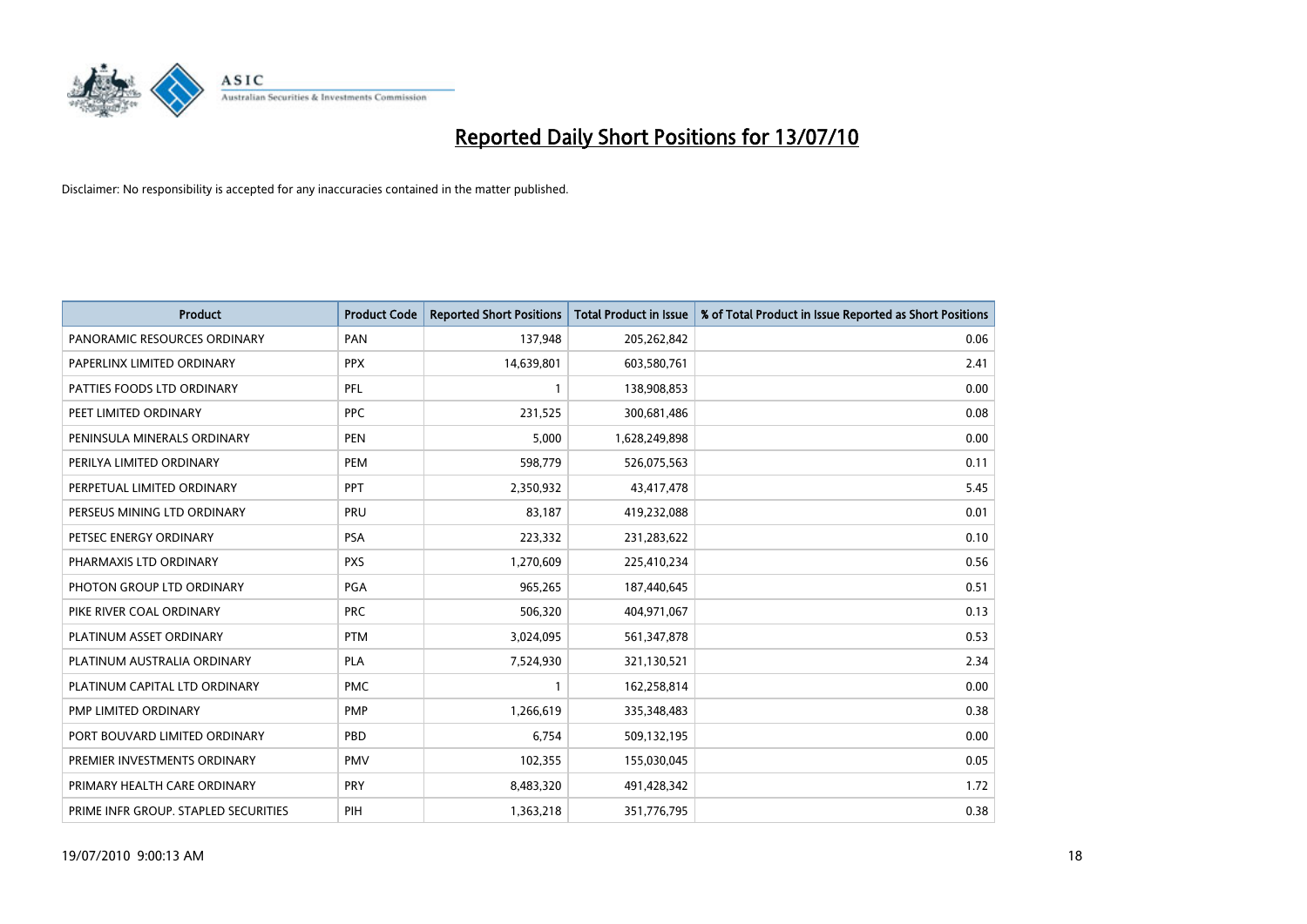

| <b>Product</b>                  | <b>Product Code</b> | <b>Reported Short Positions</b> | Total Product in Issue | % of Total Product in Issue Reported as Short Positions |
|---------------------------------|---------------------|---------------------------------|------------------------|---------------------------------------------------------|
| PRIME MEDIA GRP LTD ORDINARY    | <b>PRT</b>          | $\overline{2}$                  | 366,330,303            | 0.00                                                    |
| PRIMEAG AUSTRALIA ORDINARY      | PAG                 | 392,700                         | 150,569,976            | 0.26                                                    |
| PROGEN PHARMACEUTIC ORDINARY    | PGL                 | 151,596                         | 24,709,097             | 0.61                                                    |
| PROGRAMMED ORDINARY             | <b>PRG</b>          | 314,554                         | 118,169,908            | 0.27                                                    |
| <b>PSIVIDA CORP CDI 1:1</b>     | <b>PVA</b>          | 6,878                           | 7,849,757              | 0.09                                                    |
| <b>QANTAS AIRWAYS ORDINARY</b>  | QAN                 | 6,616,178                       | 2,265,123,620          | 0.30                                                    |
| OBE INSURANCE GROUP ORDINARY    | <b>OBE</b>          | 16,345,551                      | 1,035,064,820          | 1.56                                                    |
| RAMELIUS RESOURCES ORDINARY     | <b>RMS</b>          | 12,533                          | 291,191,453            | 0.00                                                    |
| RAMSAY HEALTH CARE ORDINARY     | <b>RHC</b>          | 2,389,983                       | 202,081,252            | 1.18                                                    |
| RANGE RESOURCES LTD ORDINARY    | <b>RRS</b>          | 400,000                         | 1,007,042,442          | 0.04                                                    |
| <b>RCR TOMLINSON ORDINARY</b>   | <b>RCR</b>          | 68,067                          | 131,860,172            | 0.05                                                    |
| <b>REA GROUP ORDINARY</b>       | <b>REA</b>          | 26,936                          | 128,439,366            | 0.02                                                    |
| RED FORK ENERGY ORDINARY        | <b>RFE</b>          | 7,696                           | 139,535,000            | 0.01                                                    |
| REDFLEX HOLDINGS ORDINARY       | <b>RDF</b>          | 26,863                          | 110,010,757            | 0.02                                                    |
| REECE AUSTRALIA LTD. ORDINARY   | <b>REH</b>          | 5,861                           | 99,600,000             | 0.01                                                    |
| REED RESOURCES LTD ORDINARY     | <b>RDR</b>          | 268,205                         | 177,271,768            | 0.15                                                    |
| REGIS RESOURCES ORDINARY        | <b>RRL</b>          | 213,629                         | 394,784,125            | 0.04                                                    |
| RESMED INC CDI 10:1             | <b>RMD</b>          | 1,609,700                       | 772,670,160            | 0.21                                                    |
| <b>RESOLUTE MINING ORDINARY</b> | <b>RSG</b>          | 440,293                         | 392,586,434            | 0.11                                                    |
| RESOURCE GENERATION ORDINARY    | <b>RES</b>          | 157,911                         | 164,412,477            | 0.10                                                    |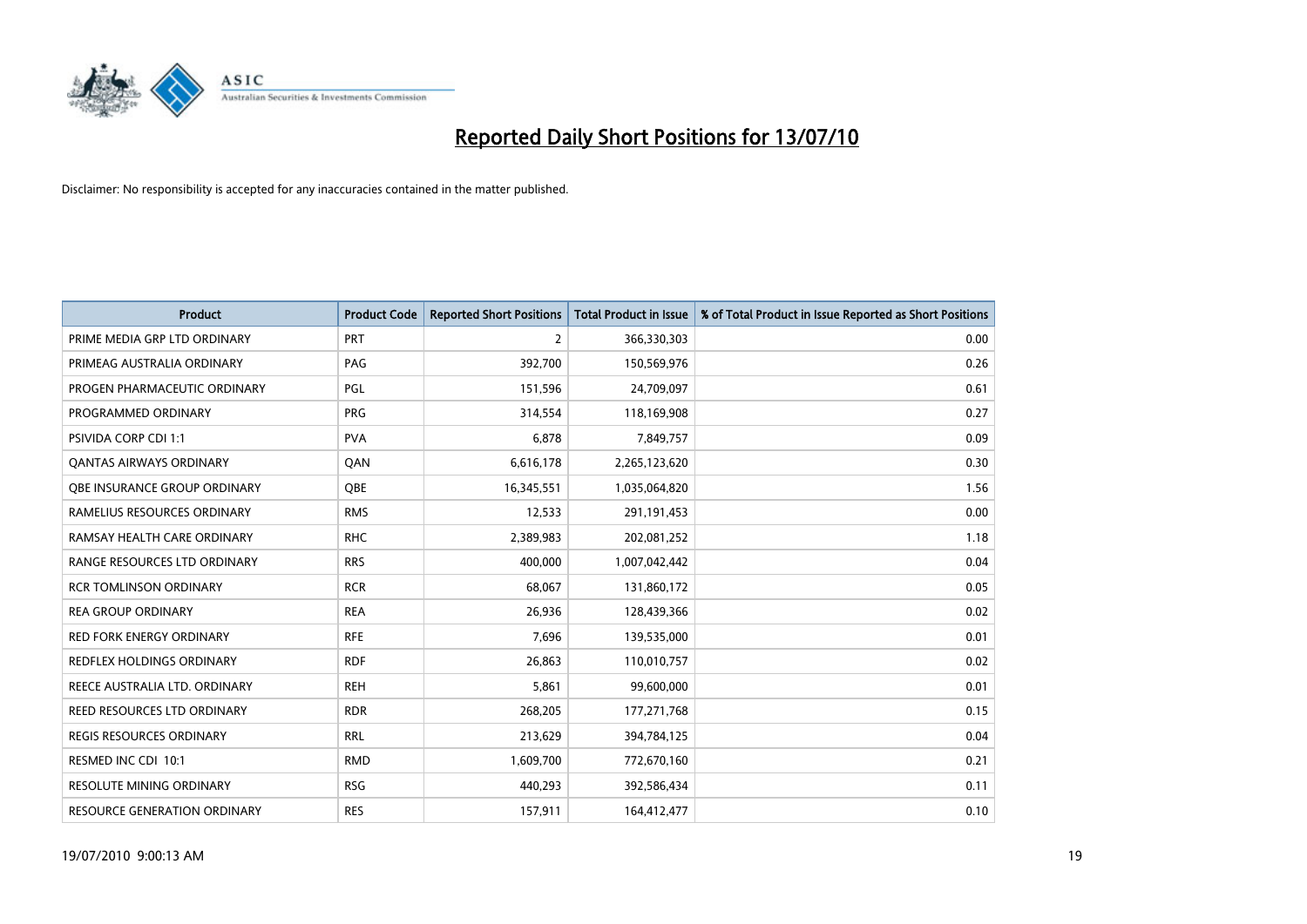

| <b>Product</b>                     | <b>Product Code</b> | <b>Reported Short Positions</b> | Total Product in Issue | % of Total Product in Issue Reported as Short Positions |
|------------------------------------|---------------------|---------------------------------|------------------------|---------------------------------------------------------|
| REVERSE CORP LIMITED ORDINARY      | <b>REF</b>          | 25,141                          | 92,382,175             | 0.03                                                    |
| RHG LIMITED ORDINARY               | <b>RHG</b>          | 62,245                          | 317,910,688            | 0.02                                                    |
| <b>RIDLEY CORPORATION ORDINARY</b> | <b>RIC</b>          | 53,937                          | 307,817,071            | 0.02                                                    |
| RIO TINTO LIMITED ORDINARY         | <b>RIO</b>          | 14,652,725                      | 606,831,240            | 2.42                                                    |
| <b>RIVERCITY MOTORWAY STAPLED</b>  | <b>RCY</b>          | 3,697,254                       | 957,010,115            | 0.38                                                    |
| RIVERSDALE MINING ORDINARY         | <b>RIV</b>          | 600,574                         | 200,118,524            | 0.28                                                    |
| ROC OIL COMPANY ORDINARY           | <b>ROC</b>          | 1,687,395                       | 713,154,560            | 0.24                                                    |
| SAI GLOBAL LIMITED ORDINARY        | SAI                 | 59,136                          | 159,602,639            | 0.03                                                    |
| SALMAT LIMITED ORDINARY            | <b>SLM</b>          | 94,312                          | 159,131,983            | 0.05                                                    |
| SANDFIRE RESOURCES ORDINARY        | <b>SFR</b>          | 101,286                         | 130,909,760            | 0.07                                                    |
| <b>SANTOS LTD ORDINARY</b>         | <b>STO</b>          | 4,365,569                       | 832,552,523            | 0.51                                                    |
| SEDGMAN LIMITED ORDINARY           | <b>SDM</b>          | 160,024                         | 205,986,681            | 0.07                                                    |
| SEEK LIMITED ORDINARY              | <b>SEK</b>          | 4,514,815                       | 336,584,488            | 1.32                                                    |
| SENETAS CORPORATION ORDINARY       | <b>SEN</b>          | 756,999                         | 461,522,263            | 0.16                                                    |
| SERVCORP LIMITED ORDINARY          | SRV                 | 439.040                         | 98,440,807             | 0.44                                                    |
| SERVICE STREAM ORDINARY            | <b>SSM</b>          | 344,663                         | 283,418,867            | 0.12                                                    |
| SEVEN GROUP HOLDINGS ORDINARY      | <b>SVW</b>          | 1,294,273                       | 305,410,281            | 0.42                                                    |
| SIGMA PHARMACEUTICAL ORDINARY      | SIP                 | 11,164,521                      | 1,178,626,572          | 0.94                                                    |
| SILEX SYSTEMS ORDINARY             | <b>SLX</b>          | 141,950                         | 149,073,532            | 0.10                                                    |
| SILVER LAKE RESOURCE ORDINARY      | <b>SLR</b>          | 124,386                         | 178,757,838            | 0.07                                                    |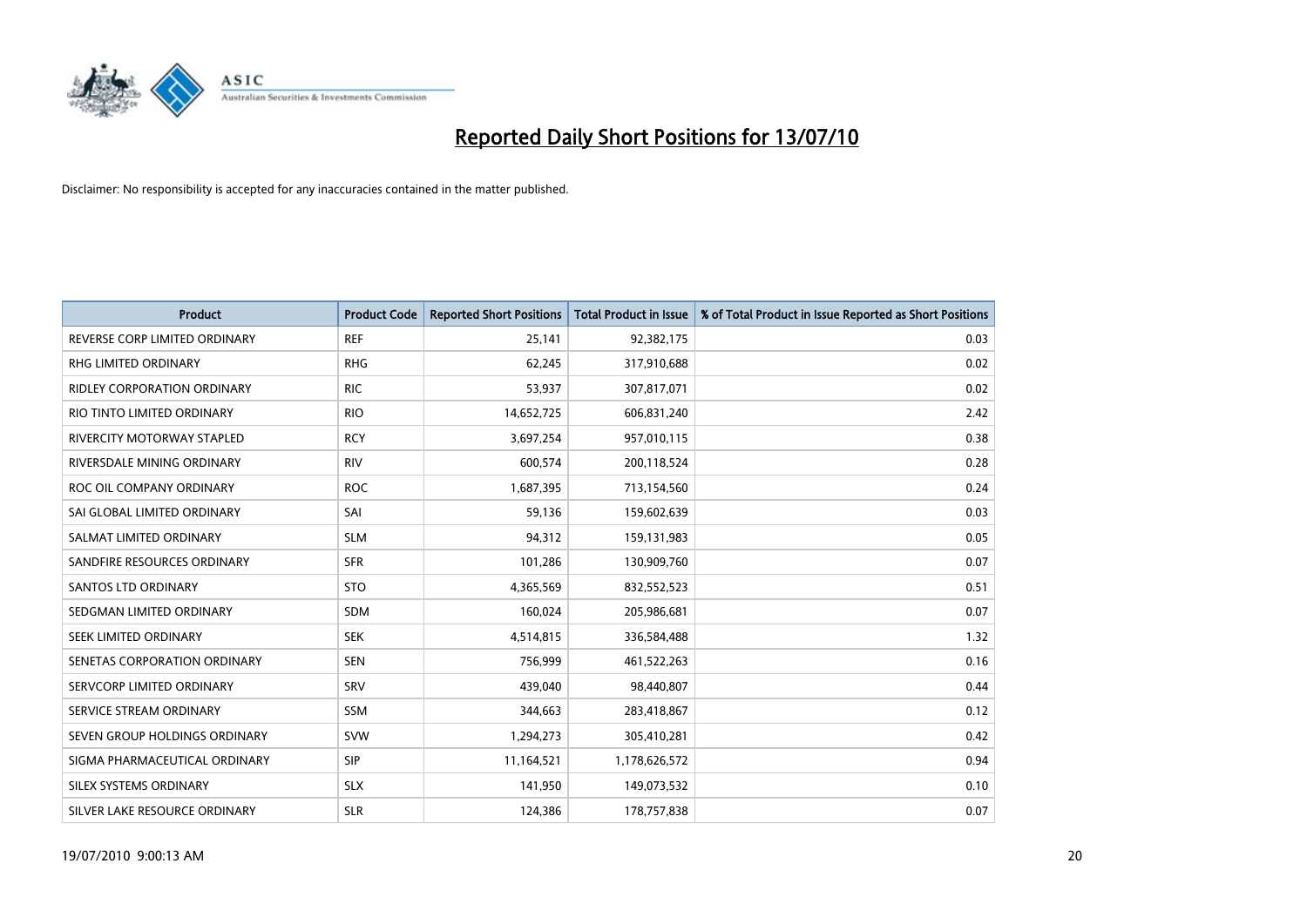

| <b>Product</b>                           | <b>Product Code</b> | <b>Reported Short Positions</b> | <b>Total Product in Issue</b> | % of Total Product in Issue Reported as Short Positions |
|------------------------------------------|---------------------|---------------------------------|-------------------------------|---------------------------------------------------------|
| SIMS METAL MGMT LTD ORDINARY             | SGM                 | 1,881,846                       | 203,891,295                   | 0.91                                                    |
| SINGAPORE TELECOMM. CHESS DEPOSITARY INT | SGT                 | 5,135,056                       | 440,346,022                   | 1.17                                                    |
| SKILLED GROUP LTD ORDINARY               | <b>SKE</b>          | 177,611                         | 190,738,408                   | 0.09                                                    |
| SKY CITY ENTERTAIN. ORDINARY             | <b>SKC</b>          | 7,005,735                       | 575,114,687                   | 1.21                                                    |
| <b>SKY NETWORK ORDINARY</b>              | <b>SKT</b>          | 648,650                         | 389,139,785                   | 0.17                                                    |
| SMS MANAGEMENT, ORDINARY                 | <b>SMX</b>          | 158,074                         | 66,781,500                    | 0.24                                                    |
| SONIC HEALTHCARE ORDINARY                | <b>SHL</b>          | 2,514,017                       | 388,429,875                   | 0.64                                                    |
| SOUL PATTINSON (W.H) ORDINARY            | SOL                 | 20,834                          | 238,640,580                   | 0.00                                                    |
| SP AUSNET STAPLED SECURITIES             | SPN                 | 820,795                         | 2,748,353,504                 | 0.03                                                    |
| SPARK INFRASTRUCTURE STAPLED SECURITIES  | SKI                 | 5,662,146                       | 1,031,911,394                 | 0.54                                                    |
| SPDR 200 FUND ETF UNITS                  | <b>STW</b>          | 12,008                          | 57,028,081                    | 0.02                                                    |
| SPECIALTY FASHION ORDINARY               | <b>SFH</b>          | 1,648,600                       | 190,964,693                   | 0.86                                                    |
| SPOTLESS GROUP LTD ORDINARY              | SPT                 | 1,039,352                       | 259,309,656                   | 0.39                                                    |
| ST BARBARA LIMITED ORDINARY              | <b>SBM</b>          | 42,187,853                      | 1,953,168,407                 | 2.16                                                    |
| STAGING CONNECTIONS ORDINARY             | <b>STG</b>          | 2,917,189                       | 783,175,134                   | 0.37                                                    |
| STH AMERICAN COR LTD ORDINARY            | SAY                 | 9,200                           | 206,832,027                   | 0.00                                                    |
| STHN CROSS MEDIA ORDINARY                | SXL                 | 231,365                         | 378,827,750                   | 0.06                                                    |
| STOCKLAND UNITS/ORD STAPLED              | SGP                 | 9,851,179                       | 2,383,036,717                 | 0.41                                                    |
| <b>STRAITS RESOURCES ORDINARY</b>        | SRL                 | 6,341,789                       | 255,203,613                   | 2.48                                                    |
| STW COMMUNICATIONS ORDINARY              | SGN                 | 141,818                         | 364,310,964                   | 0.03                                                    |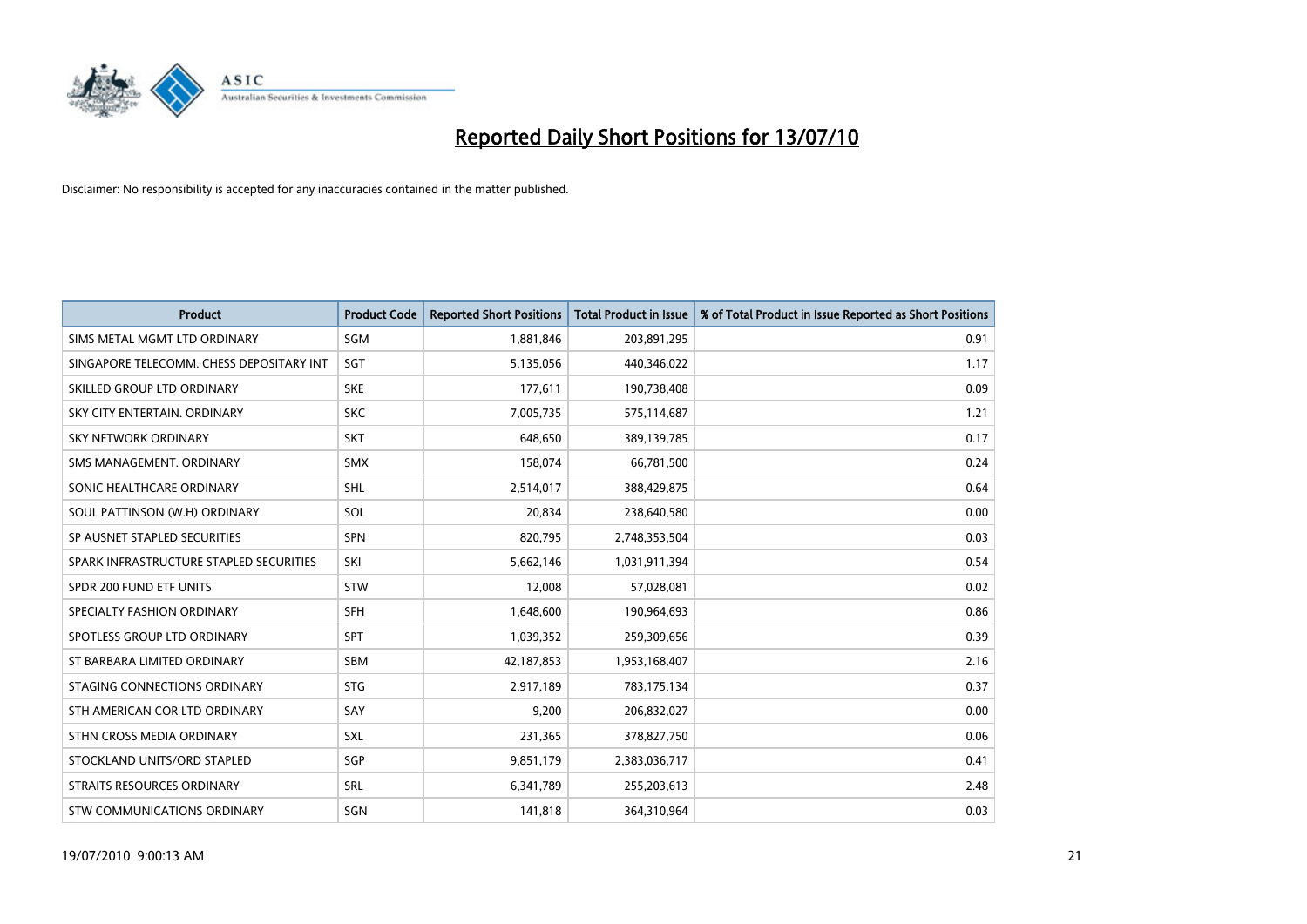

| <b>Product</b>                      | <b>Product Code</b> | <b>Reported Short Positions</b> | Total Product in Issue | % of Total Product in Issue Reported as Short Positions |
|-------------------------------------|---------------------|---------------------------------|------------------------|---------------------------------------------------------|
| SUNCORP-METWAY, ORDINARY            | <b>SUN</b>          | 7,726,375                       | 1,281,390,524          | 0.58                                                    |
| SUNDANCE RESOURCES ORDINARY         | <b>SDL</b>          | 18,013,280                      | 2,709,995,932          | 0.65                                                    |
| SUNLAND GROUP LTD ORDINARY          | <b>SDG</b>          | 69,069                          | 251,107,692            | 0.02                                                    |
| SUPER CHEAP AUTO GRP ORDINARY       | SUL                 | 418,217                         | 127,532,302            | 0.32                                                    |
| SWICK MINING ORDINARY               | <b>SWK</b>          | 1.548                           | 236,724,970            | 0.00                                                    |
| SYMEX HOLDINGS ORDINARY             | SYM                 | 6,633                           | 125,037,628            | 0.01                                                    |
| TABCORP HOLDINGS LTD ORDINARY       | <b>TAH</b>          | 2,604,497                       | 612,625,759            | 0.42                                                    |
| <b>TALENT2 INTERNATION ORDINARY</b> | <b>TWO</b>          | $\overline{7}$                  | 140,567,607            | 0.00                                                    |
| TAP OIL LIMITED ORDINARY            | <b>TAP</b>          | 15,702                          | 156,485,921            | 0.01                                                    |
| TASSAL GROUP LIMITED ORDINARY       | <b>TGR</b>          | 3,390,156                       | 144,197,882            | 2.34                                                    |
| <b>TATTS GROUP LTD ORDINARY</b>     | <b>TTS</b>          | 6,953,229                       | 1,281,937,479          | 0.53                                                    |
| <b>TECHNOLOGY ONE ORDINARY</b>      | <b>TNE</b>          | 579                             | 300,303,455            | 0.00                                                    |
| <b>TELECOM CORPORATION ORDINARY</b> | <b>TEL</b>          | 42,586,271                      | 1,920,694,831          | 2.21                                                    |
| TELSTRA CORPORATION, ORDINARY       | <b>TLS</b>          | 57,598,202                      | 12,443,074,357         | 0.46                                                    |
| TEN NETWORK HOLDINGS ORDINARY       | <b>TEN</b>          | 10,553,115                      | 1,045,236,720          | 0.99                                                    |
| TFS CORPORATION LTD ORDINARY        | <b>TFC</b>          | 98,929                          | 227,360,909            | 0.04                                                    |
| THE REJECT SHOP ORDINARY            | <b>TRS</b>          | 15,025                          | 26,033,570             | 0.05                                                    |
| THOR MINING PLC CHESS DEPOSITARY    | <b>THR</b>          | 2,307                           | 133,236,757            | 0.00                                                    |
| THORN GROUP LIMITED ORDINARY        | <b>TGA</b>          | 2,360                           | 129,441,655            | 0.00                                                    |
| TIMBERCORP LIMITED ORDINARY         | <b>TIM</b>          | 2.945.554                       | 352,071,429            | 0.84                                                    |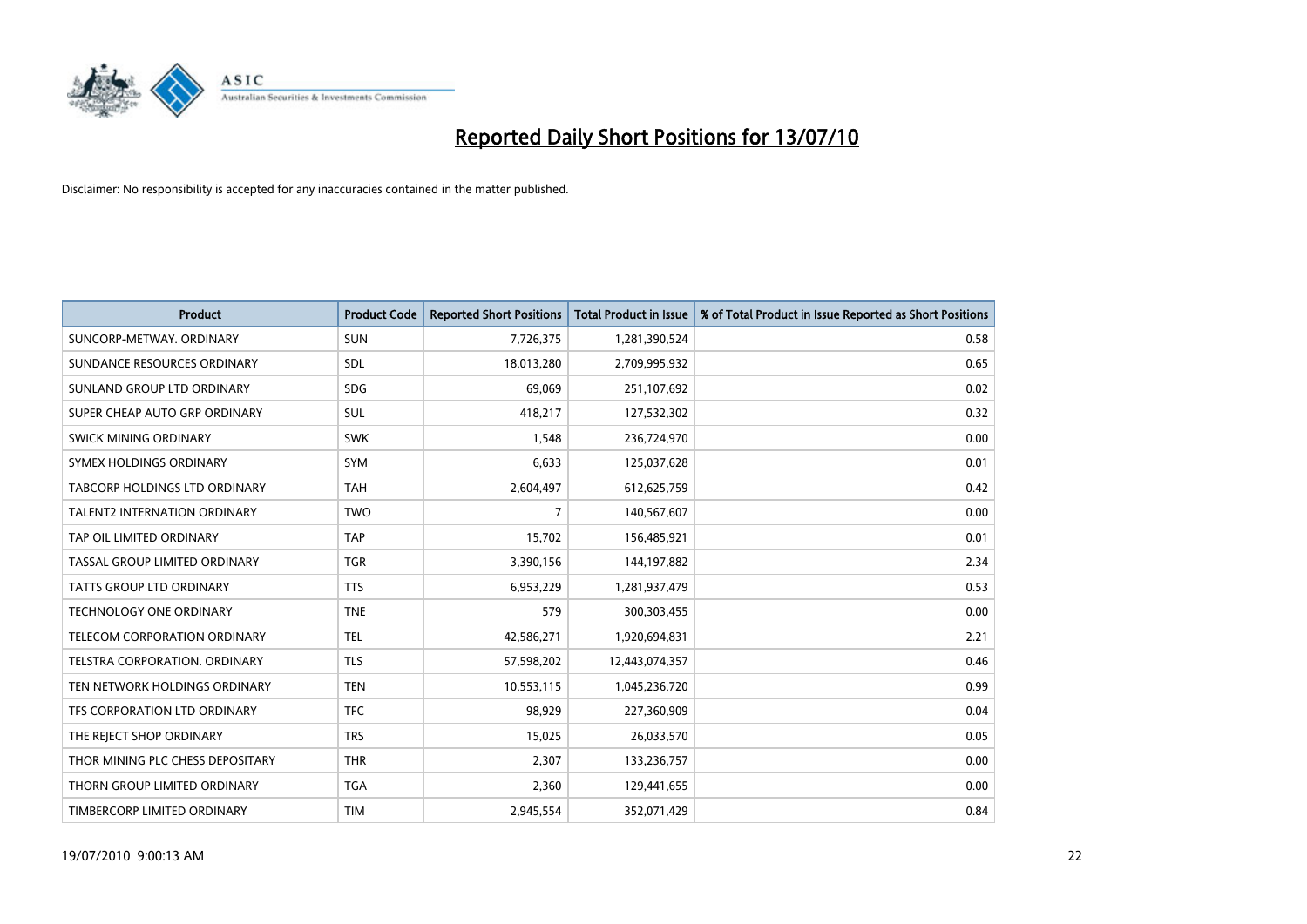

| <b>Product</b>                            | <b>Product Code</b> | <b>Reported Short Positions</b> | Total Product in Issue | % of Total Product in Issue Reported as Short Positions |
|-------------------------------------------|---------------------|---------------------------------|------------------------|---------------------------------------------------------|
| <b>TISHMAN SPEYER UNITS</b>               | <b>TSO</b>          | 50,930                          | 338,440,904            | 0.01                                                    |
| TNG LIMITED ORDINARY                      | <b>TNG</b>          | 4,321                           | 258,055,076            | 0.00                                                    |
|                                           |                     |                                 |                        |                                                         |
| TOLL HOLDINGS LTD ORDINARY                | <b>TOL</b>          | 9,133,837                       | 702,867,609            | 1.26                                                    |
| TORO ENERGY LIMITED ORDINARY              | <b>TOE</b>          | 35,404                          | 964,936,676            | 0.00                                                    |
| <b>TOWER AUSTRALIA ORDINARY</b>           | <b>TAL</b>          | 3,477,633                       | 415,928,881            | 0.83                                                    |
| <b>TOWER LIMITED ORDINARY</b>             | <b>TWR</b>          | 689,519                         | 260,631,787            | 0.26                                                    |
| TOX FREE SOLUTIONS ORDINARY               | <b>TOX</b>          | 18,572                          | 91,574,000             | 0.02                                                    |
| TPG TELECOM LIMITED ORDINARY              | <b>TPM</b>          | 231,932                         | 767,849,104            | 0.03                                                    |
| TRANSFIELD SERV INFR STAPLED SECURITIES   | <b>TSI</b>          | 353,794                         | 432,184,488            | 0.08                                                    |
| <b>TRANSFIELD SERVICES ORDINARY</b>       | <b>TSE</b>          | 92,180                          | 414,278,904            | 0.02                                                    |
| TRANSPACIFIC INDUST. ORDINARY             | <b>TPI</b>          | 13,034,372                      | 960,638,735            | 1.34                                                    |
| TRANSURBAN GROUP TRIPLE STAPLED SEC.      | <b>TCL</b>          | 8,513,143                       | 1,414,667,986          | 0.58                                                    |
| TRINITY GROUP STAPLED SECURITIES          | <b>TCQ</b>          | 3,419                           | 231,701,539            | 0.00                                                    |
| TROY RESOURCES NL ORDINARY                | <b>TRY</b>          | 373,176                         | 87,474,323             | 0.42                                                    |
| UGL LIMITED ORDINARY                      | UGL                 | 4,958,721                       | 165,928,705            | 2.96                                                    |
| UNILIFE CORPORATION CDI 6:1               | <b>UNS</b>          | 47,219                          | 240,207,302            | 0.02                                                    |
| UXC LIMITED ORDINARY                      | <b>UXC</b>          | 1,067,498                       | 295,623,019            | 0.35                                                    |
| VALAD PROPERTY GROUP STAPLED US PROHIBIT. | <b>VPG</b>          | 4,756,811                       | 2,287,682,926          | 0.21                                                    |
| <b>VDM GROUP LIMITED ORDINARY</b>         | <b>VMG</b>          | 11,116                          | 195,613,088            | 0.01                                                    |
| VENTURE MINERALS ORDINARY                 | <b>VMS</b>          | 6,500                           | 168,046,667            | 0.00                                                    |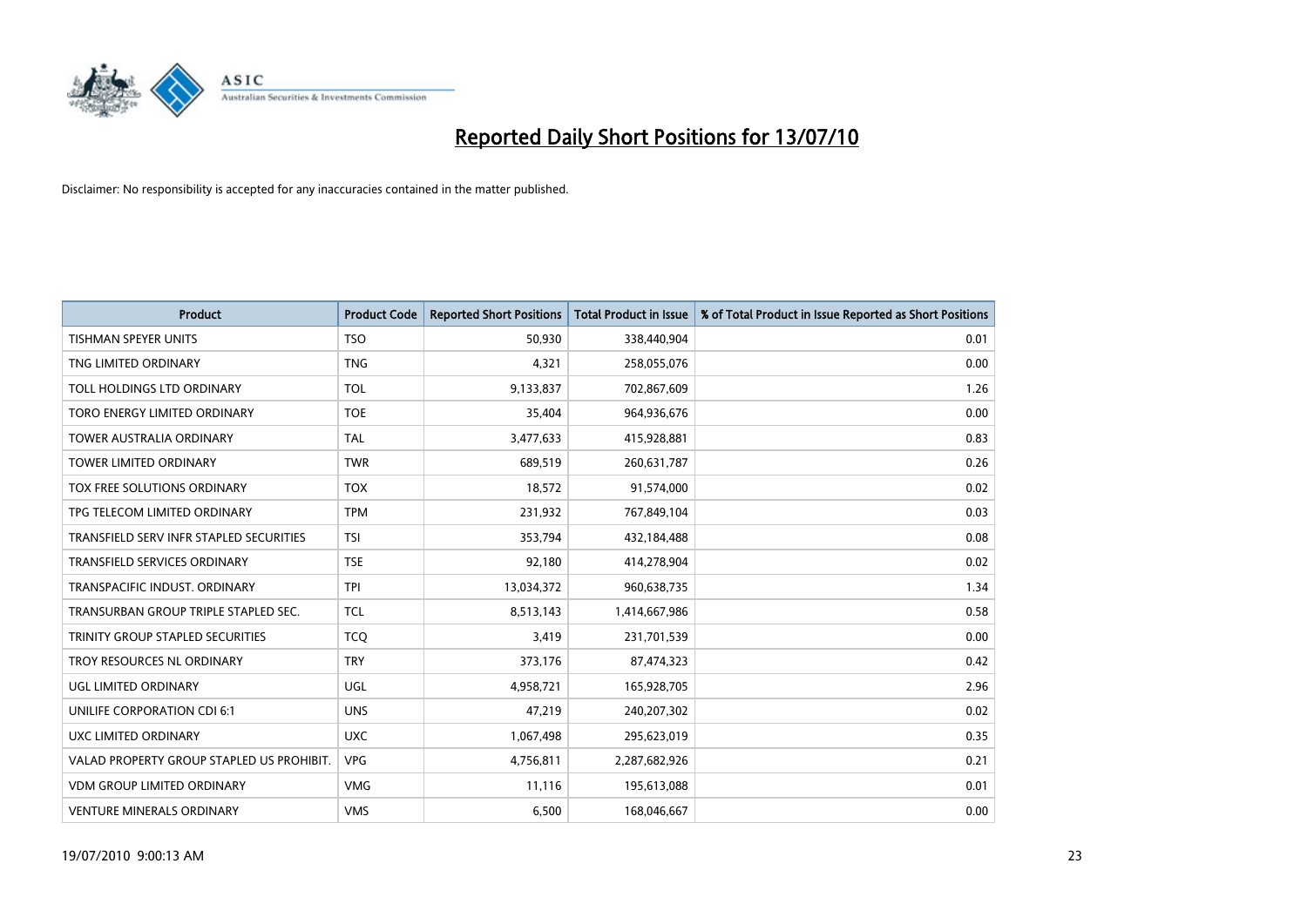

| <b>Product</b>                            | <b>Product Code</b> | <b>Reported Short Positions</b> | <b>Total Product in Issue</b> | % of Total Product in Issue Reported as Short Positions |
|-------------------------------------------|---------------------|---------------------------------|-------------------------------|---------------------------------------------------------|
| <b>VILLAGE ROADSHOW LTD ORDINARY</b>      | <b>VRL</b>          | 682                             | 114,217,649                   | 0.00                                                    |
| VILLAGE ROADSHOW LTD 'A' CLASS PREFERENCE | <b>VRLPA</b>        | 19,557                          | 52,235,451                    | 0.04                                                    |
| <b>VIRGIN BLUE HOLDINGS ORDINARY</b>      | <b>VBA</b>          | 21,569,747                      | 2,209,126,568                 | 0.97                                                    |
| VISION GROUP HLDGS ORDINARY               | <b>VGH</b>          | 78,000                          | 72,671,765                    | 0.11                                                    |
| <b>VITA GROUP LTD ORDINARY</b>            | <b>VTG</b>          | 75,190                          | 141,247,800                   | 0.05                                                    |
| VITERRA INC CDI 1:1                       | <b>VTA</b>          | 2,098                           | 68,629,939                    | 0.00                                                    |
| <b>WAREHOUSE GROUP ORDINARY</b>           | <b>WHS</b>          | 391,339                         | 311,195,868                   | 0.13                                                    |
| <b>WATPAC LIMITED ORDINARY</b>            | <b>WTP</b>          | 55,273                          | 181,326,206                   | 0.03                                                    |
| <b>WDS LIMITED ORDINARY</b>               | <b>WDS</b>          | 63,084                          | 143,107,458                   | 0.04                                                    |
| WEBJET LIMITED ORDINARY                   | <b>WEB</b>          | 85,344                          | 76,861,278                    | 0.12                                                    |
| WESFARMERS LIMITED ORDINARY               | <b>WES</b>          | 17,921,002                      | 1,005,167,663                 | 1.76                                                    |
| WESFARMERS LIMITED PARTIALLY PROTECTED    | <b>WESN</b>         | 3,471,732                       | 151,904,499                   | 2.28                                                    |
| WEST AUSTRALIAN NEWS ORDINARY             | <b>WAN</b>          | 6,256,816                       | 216,011,546                   | 2.90                                                    |
| <b>WESTERN AREAS NL ORDINARY</b>          | <b>WSA</b>          | 5,931,272                       | 179,735,899                   | 3.30                                                    |
| WESTERN DESERT RES. ORDINARY              | <b>WDR</b>          | 948                             | 134,511,656                   | 0.00                                                    |
| WESTFIELD GROUP ORD/UNIT STAPLED SEC      | <b>WDC</b>          | 14,462,687                      | 2,307,773,663                 | 0.61                                                    |
| WESTPAC BANKING CORP ORDINARY             | <b>WBC</b>          | 17,166,888                      | 2,988,996,237                 | 0.55                                                    |
| <b>WESTPAC OFFICE TRUST UNITS</b>         | <b>WOT</b>          | 9,383                           | 482,154,278                   | 0.00                                                    |
| WHITE ENERGY COMPANY ORDINARY             | <b>WEC</b>          | 4,538,373                       | 236,766,184                   | 1.92                                                    |
| WHITEHAVEN COAL ORDINARY                  | <b>WHC</b>          | 1,232,233                       | 493,650,070                   | 0.25                                                    |